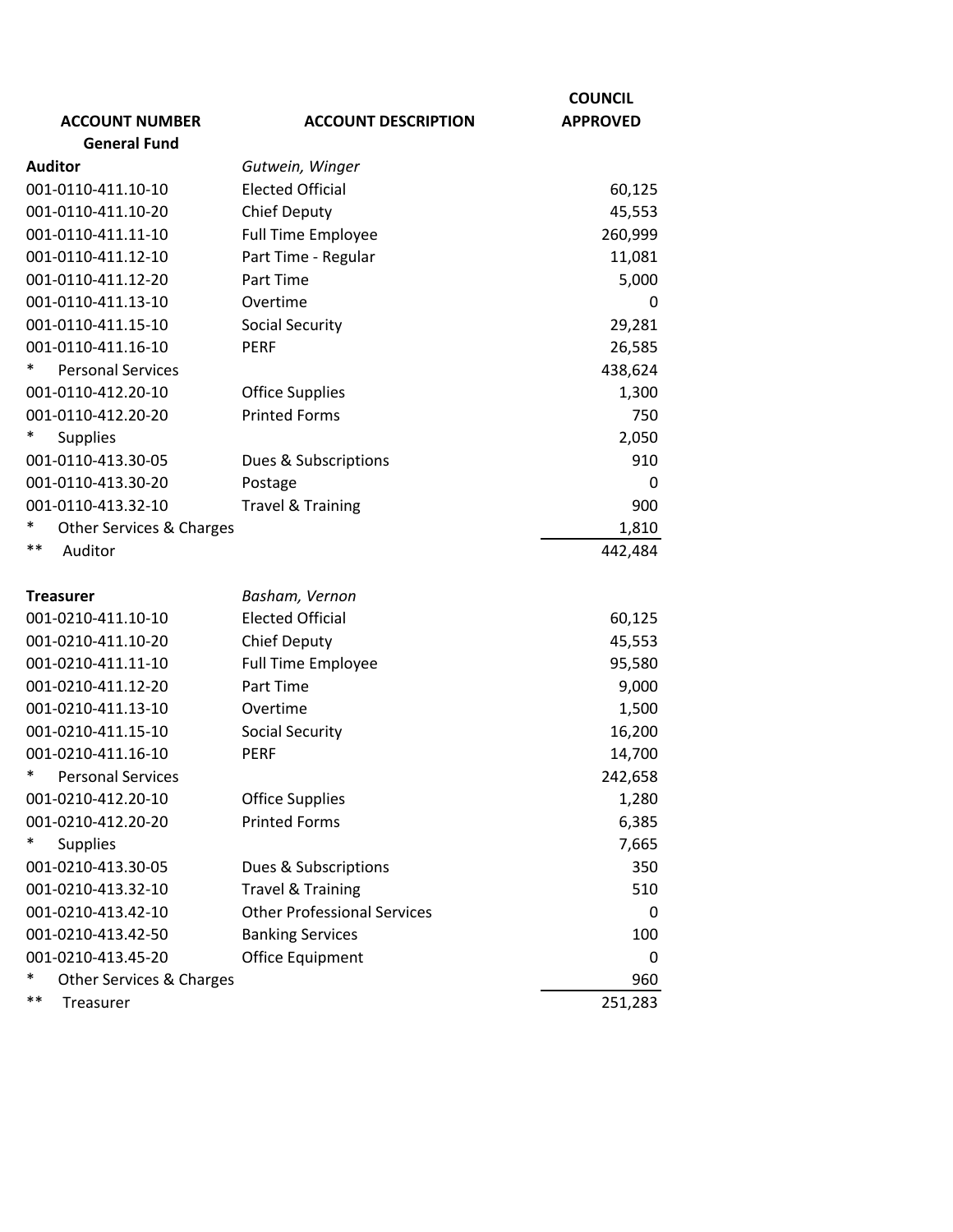|                                    |                              | <b>COUNCIL</b>  |
|------------------------------------|------------------------------|-----------------|
| <b>ACCOUNT NUMBER</b>              | <b>ACCOUNT DESCRIPTION</b>   | <b>APPROVED</b> |
| Recorder                           | Underwood, Michael           |                 |
| 001-0310-411.10-10                 | <b>Elected Official</b>      | 60,125          |
| 001-0310-411.10-20                 | <b>Chief Deputy</b>          | 45,553          |
| 001-0310-411.11-10                 | <b>Full Time Employee</b>    | 0               |
| 001-0310-411.15-10                 | <b>Social Security</b>       | 8,085           |
| 001-0310-411.16-10                 | <b>PERF</b>                  | 7,662           |
| ∗<br><b>Personal Services</b>      |                              | 121,425         |
| $***$<br>Recorder                  |                              | 121,425         |
| Surveyor                           | Winger, Kemper               |                 |
| 001-0410-411.10-10                 | <b>Elected Official</b>      | 27,580          |
| 001-0410-411.11-10                 | Full Time Employee           | 22,636          |
| 001-0410-411.12-20                 | Part Time                    | 2,000           |
| 001-0410-411.13-10                 | Overtime                     | 0               |
| 001-0410-411.15-10                 | <b>Social Security</b>       | 3,995           |
| 001-0410-411.16-10                 | <b>PERF</b>                  | 3,641           |
| $\ast$<br><b>Personal Services</b> |                              | 59,852          |
| 001-0410-412.20-10                 | <b>Office Supplies</b>       | 0               |
| 001-0410-412.22-20                 | Gas Oil & Lube               | 0               |
| <b>Supplies</b>                    |                              | 0               |
| 001-0410-413.30-05                 | Dues & Subscriptions         | 400             |
| 001-0410-413.30-30                 | Blueprinting/Photo           | 300             |
| 001-0410-413.32-10                 | <b>Travel &amp; Training</b> | 700             |
| 001-0410-413.36-10                 | Maintenance & Repair         | 300             |
| $\ast$<br>Other Services & Charges |                              | 1,700           |
| $***$<br>Surveyor                  |                              | 61,552          |
| <b>Drainage Board</b>              | Winger, Kemper               |                 |
| 001-0430-411.11-10                 | Full Time Employee           | 15,795          |
| 001-0430-411.13-10                 | Overtime                     | 2,500           |
| 001-0430-411.15-10                 | <b>Social Security</b>       | 1,400           |
| 001-0430-411.16-10                 | <b>PERF</b>                  | 1,327           |
| $\ast$<br><b>Personal Services</b> |                              | 21,022          |
| 001-0430-412.20-10                 | <b>Office Supplies</b>       | 700             |
| $\ast$<br><b>Supplies</b>          |                              | 700             |
| 001-0430-413.30-25                 | Advertising                  | 300             |
| 001-0430-413.43-20                 | <b>Legal Services</b>        | 2,000           |
| $\ast$<br>Other Services & Charges |                              | 2,300           |
| $***$<br>Drainage Board            |                              | 24,022          |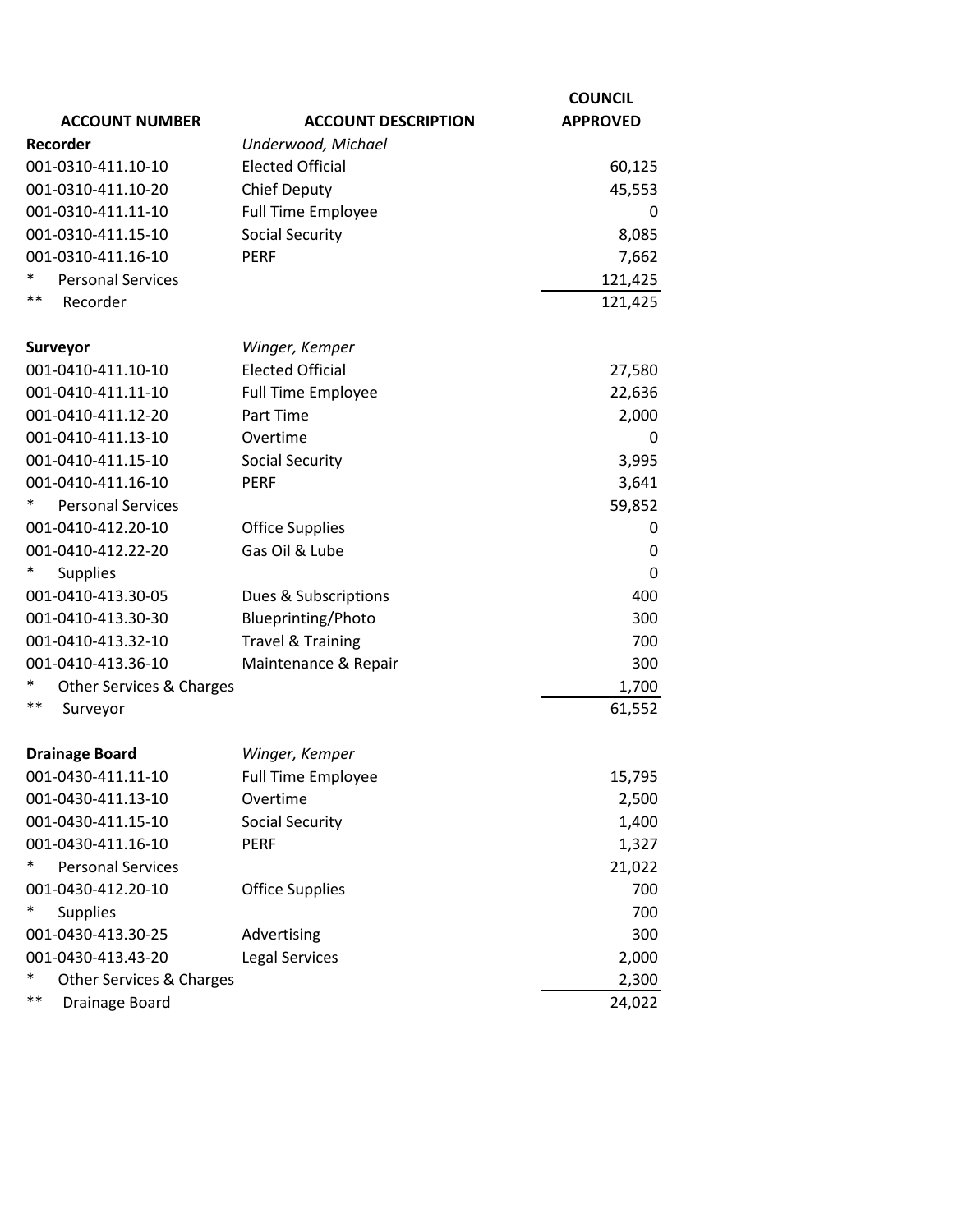| <b>ACCOUNT NUMBER</b>                          | <b>ACCOUNT DESCRIPTION</b>                     | <b>COUNCIL</b><br><b>APPROVED</b> |
|------------------------------------------------|------------------------------------------------|-----------------------------------|
| <b>County Assessor</b>                         | Underwood, Basham                              |                                   |
| 001-0510-411.10-10                             | <b>Elected Official</b>                        | 60,125                            |
| 001-0510-411.10-20                             | <b>Chief Deputy</b>                            | 45,553                            |
| 001-0510-411.11-10                             | <b>Full Time Employee</b>                      | 355,258                           |
| 001-0510-411.12-10                             | Part Time - Regular                            | 54,462                            |
| 001-0510-411.12-20                             | Part Time                                      | 0                                 |
| 001-0510-411.13-10                             | Overtime                                       | $\Omega$                          |
| 001-0510-411.14-10                             | <b>Additional Pay</b>                          | 7,000                             |
| 001-0510-411.15-10                             | <b>Social Security</b>                         | 39,428                            |
|                                                | <b>PERF</b>                                    |                                   |
| 001-0510-411.16-10<br><b>Personal Services</b> |                                                | 33,418                            |
| 001-0510-412.20-10                             |                                                | 595,244                           |
| 001-0510-412.20-20                             | <b>Office Supplies</b><br><b>Printed Forms</b> | 0                                 |
|                                                |                                                | 0                                 |
| Supplies                                       |                                                | 0                                 |
| 001-0510-413.30-05                             | Dues & Subscriptions                           | 1,700                             |
| 001-0510-413.30-25                             | Advertising                                    | 0                                 |
| 001-0510-413.32-10                             | <b>Travel &amp; Training</b>                   | 0                                 |
| *<br>Other Services & Charges<br>$***$         |                                                | 1,700                             |
| <b>County Assesor</b>                          |                                                | 596,944                           |
| <b>County Council</b>                          |                                                |                                   |
| 001-1010-411.10-10                             | <b>Elected Official</b>                        | 87,815                            |
| 001-1010-411.15-10                             | <b>Social Security</b>                         | 6,718                             |
| <b>Personal Services</b><br>∗                  |                                                | 94,533                            |
| 001-1010-413.32-10                             | <b>Travel &amp; Training</b>                   | 200                               |
| 001-1010-413.42-30                             | <b>Institutional Care</b>                      | 0                                 |
| 001-1010-413.42-85                             | Rainy Day Fund                                 | 0                                 |
| 001-1010-413.42-86                             | <b>COIT Reserve</b>                            | 0                                 |
| Other Services & Charges                       |                                                | 200                               |
| $***$<br><b>County Council</b>                 |                                                | 94,733                            |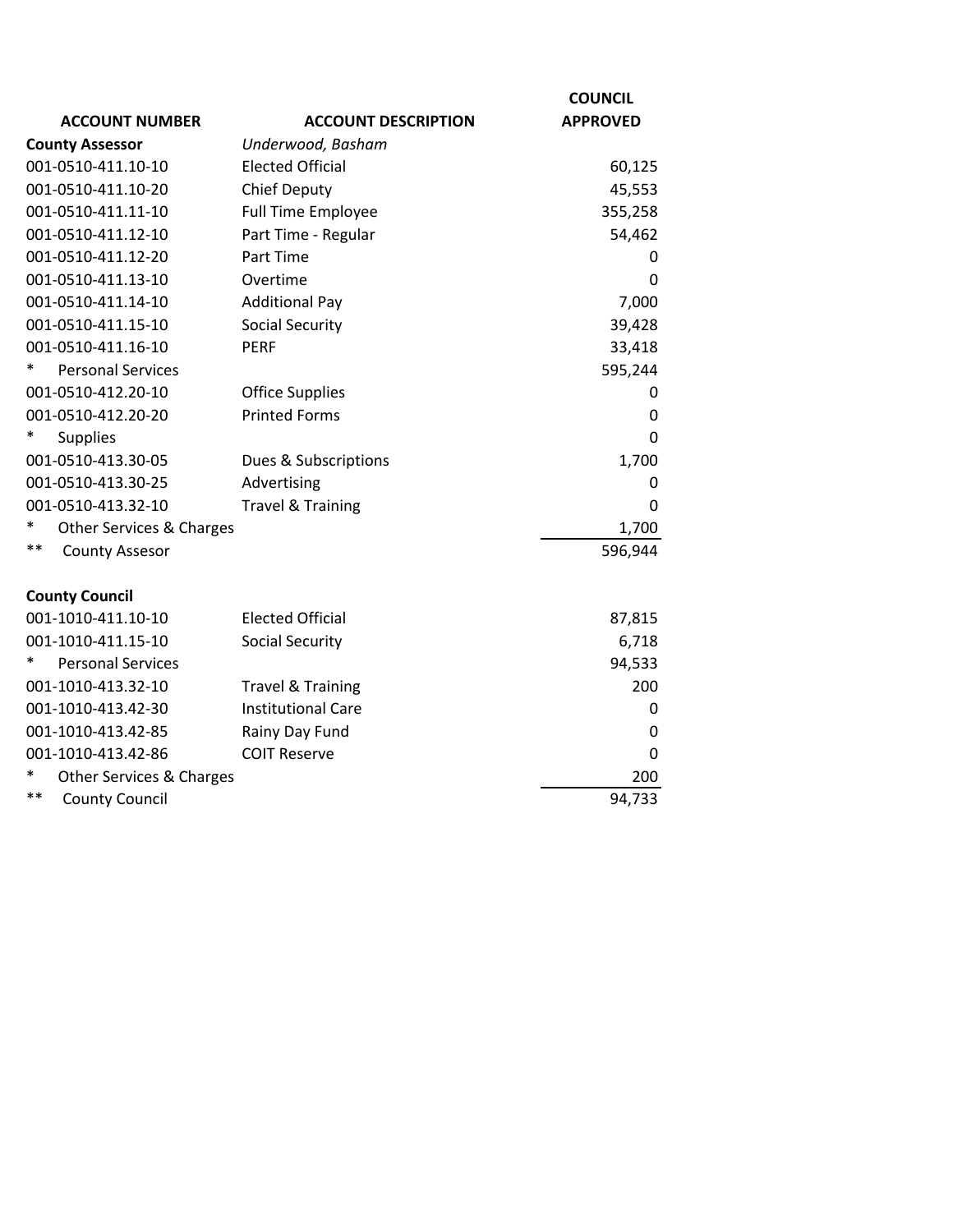|                                    |                                    | <b>COUNCIL</b>  |
|------------------------------------|------------------------------------|-----------------|
| <b>ACCOUNT NUMBER</b>              | <b>ACCOUNT DESCRIPTION</b>         | <b>APPROVED</b> |
| <b>County Comissioners</b>         | Kemper, Winger                     |                 |
| 001-1110-411.10-10                 | <b>Elected Official</b>            | 164,130         |
| 001-1110-411.10-30                 | <b>Appointed Official</b>          | 57,133          |
| 001-1110-411.11-10                 | <b>Full Time Employee</b>          | 61,332          |
| 001-1110-411.12-10                 | Part Time - Regular                | 0               |
| 001-1110-411.12-20                 | Part Time                          | $\mathbf 0$     |
| 001-1110-411.15-10                 | <b>Social Security</b>             | 21,619          |
| 001-1110-411.16-10                 | <b>PERF</b>                        | 20,489          |
| $\ast$<br><b>Personal Services</b> |                                    | 324,703         |
| 001-1110-412.20-10                 | <b>Office Supplies</b>             | 1,700           |
| 001-1110-412.20-20                 | <b>Printed Forms</b>               | 1,500           |
| 001-1110-412.25-65                 | Duplicating/Archive                | 40,000          |
| <b>Supplies</b><br>*               |                                    | 43,200          |
| 001-1110-413.30-05                 | Dues & Subscriptions               | 10,500          |
| 001-1110-413.30-20                 | Postage                            | 260,000         |
| 001-1110-413.30-25                 | Advertising                        | 25,000          |
| 001-1110-413.38-20                 | Insurance / Liability              | 96,773          |
| 001-1110-413.38-30                 | Insurance / Property               | 160,943         |
| 001-1110-413.38-40                 | Insurance / Vehicle                | 107,640         |
| 001-1110-413.38-50                 | Insurance / Self Insurance         | 30,000          |
| 001-1110-413.38-54                 | Insurance / Sheriff                | $\Omega$        |
| 001-1110-413.38-60                 | Insurance / Volunteer              | 2,636           |
| 001-1110-413.38-70                 | Inmate Medical Liability           | 0               |
| 001-1110-413.42-10                 | <b>Other Professional Services</b> | 72,500          |
| 001-1110-413.42-11                 | Legal Professional Serv            | 137,500         |
| 001-1110-413.42-30                 | <b>Institutional Care</b>          | 6,000           |
| 001-1110-413.42-40                 | <b>Bonds</b>                       | 1,500           |
| 001-1110-413.46-70                 | Change of Venue                    | 500             |
| 001-1110-413.58-10                 | 4-H Fair Premiums                  | 5,000           |
| 001-1110-413.58-30                 | <b>Historical Association</b>      | 5,000           |
| 001-1110-413.58-40                 | <b>Animal Sheltering</b>           | 52,000          |
| 001-1110-413.59-10                 | <b>Mental Health</b>               | 914,453         |
| 001-1110-413.59-20                 | <b>Mental Retardation</b>          | 617,876         |
| 001-1110-413.59-30                 | <b>Community Health Clinic</b>     | 105,039         |
| $\ast$<br>Other Services & Charges |                                    | 2,610,859       |
| <b>** County Commissioners</b>     |                                    | 2,978,762       |
|                                    |                                    |                 |
| <b>Human Resources</b>             | Vernon, Underwood                  |                 |
| 001-1120-411.10-30                 | Appointed Official                 | 47,979          |
| 001-1120-411.11-10                 | <b>Full Time Employee</b>          | 31,994          |
| 001-1120-411.15-10                 | <b>Social Security</b>             | 6,118           |
| 001-1120-411.16-10                 | <b>PERF</b>                        | 5,799           |
| *<br><b>Personal Services</b>      |                                    | 91,890          |
| $***$<br>Human Resources           |                                    | 91,890          |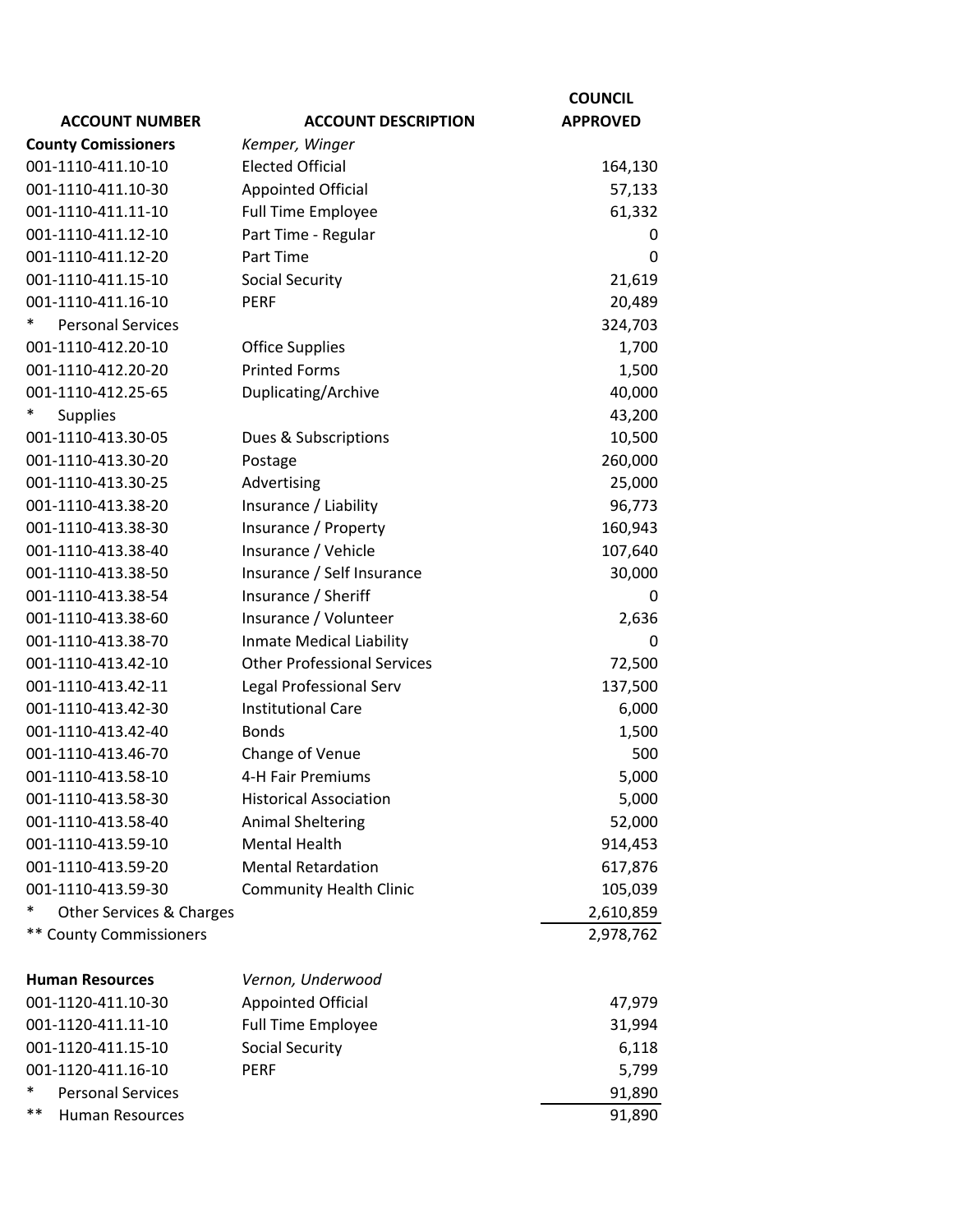|                                         |                              | <b>COUNCIL</b>  |
|-----------------------------------------|------------------------------|-----------------|
| <b>ACCOUNT NUMBER</b>                   | <b>ACCOUNT DESCRIPTION</b>   | <b>APPROVED</b> |
| <b>Maintenance</b>                      | Kemper, Winger               |                 |
| 001-1130-411.10-30                      | <b>Appointed Official</b>    | 50,750          |
| 001-1130-411.11-10                      | <b>Full Time Employee</b>    | 395,032         |
| 001-1130-411.12-20                      | Part Time                    | 0               |
| 001-1130-411.13-10                      | Overtime                     | 1,000           |
| 001-1130-411.15-10                      | <b>Social Security</b>       | 34,179          |
| 001-1130-411.16-10                      | <b>PERF</b>                  | 32,392          |
| <b>Personal Services</b>                |                              | 513,353         |
| 001-1130-412.25-10                      | Uniforms & Clothing          | 2,000           |
| <b>Supplies</b>                         |                              | 2,000           |
| 001-1130-413.32-10                      | <b>Travel &amp; Training</b> | 1,200           |
| 001-1130-413.37-10                      | Electric                     | 300,000         |
| 001-1130-413.37-20                      | Telephone                    | 50,000          |
| 001-1130-413.37-40                      | Water & Sewage               | 10,100          |
|                                         | <b>Stormwater Fee</b>        | 10,000          |
| 001-1130-413.37-50                      | <b>Heating Fuel</b>          | 160,000         |
| $\ast$<br>Other Services & Charges      |                              | 531,300         |
| **<br>Maintenance                       |                              | 1,046,653       |
| <b>Soil and Water</b>                   | Kemper, Winger               |                 |
| 001-1140-411.11-10                      | <b>Full Time Employee</b>    | 82,751          |
| 001-1140-411.12-20                      | Part Time                    | 12,500          |
| 001-1140-411.15-10                      | <b>Social Security</b>       | 7,287           |
| 001-1140-411.16-10                      | <b>PERF</b>                  | 6,000           |
| <b>Personal Services</b>                |                              | 108,538         |
| 001-1140-413.58-75                      | Soil & Water Conservation    | 15,000          |
| $\ast$<br>Other Services & Charges      |                              | 15,000          |
| **<br>Soil and Water                    |                              | 123,538         |
| **<br><b>Total County Commissioners</b> |                              | 4,240,843       |
|                                         |                              |                 |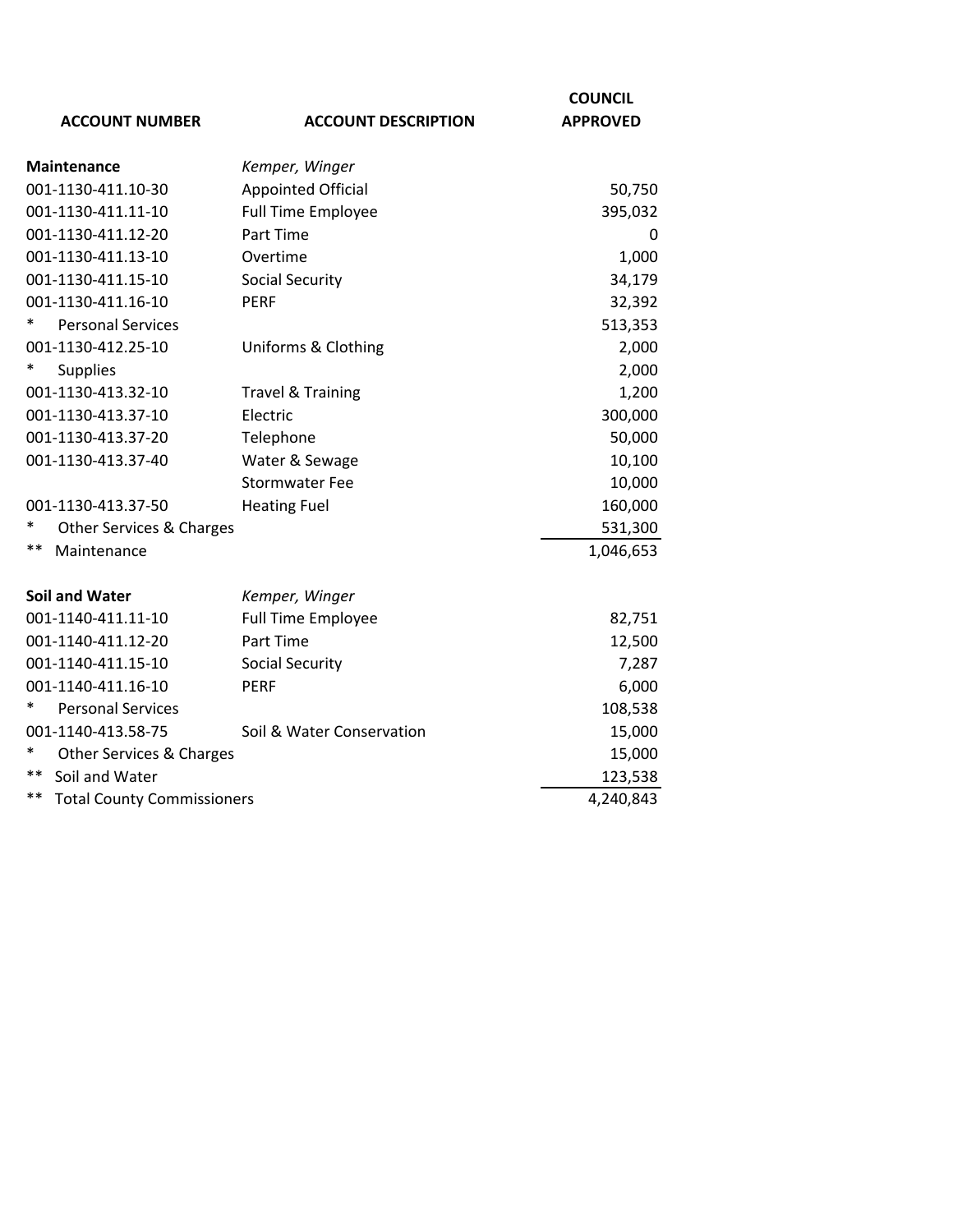| <b>APPROVED</b><br><b>ACCOUNT DESCRIPTION</b><br><b>ACCOUNT NUMBER</b><br><b>MITS</b><br>Michael, Underwood<br>001-1410-411.10-30<br><b>Appointed Official</b><br>34,757<br>001-1410-411.11-10<br><b>Full Time Employee</b><br>196,070<br>Part Time<br>001-1410-411.12-20<br>21,000<br>001-1410-411.13-10<br>Overtime<br>500<br>001-1410-411.15-10<br><b>Social Security</b><br>19,304<br>001-1410-411.16-10<br><b>PERF</b><br>16,772<br>*<br><b>Personal Services</b><br>288,403<br>001-1410-412.20-10<br><b>Office Supplies</b><br>1,000<br><b>Printing Supplies</b><br>20,000<br>001-1410-412.20-40<br><b>Supplies</b><br>21,000<br>001-1410-413.30-05<br>500<br>Dues & Subscriptions<br><b>Travel &amp; Training</b><br>001-1410-413.32-10<br>2,500<br>Other Services & Charges<br>3,000<br>**<br><b>MITS</b><br>312,403<br><b>Board of Election/Registratior Basham, Michael</b><br><b>Appointed Official</b><br>001-2010-411.10-30<br>70,114<br>001-2010-411.11-10<br><b>Full Time Employee</b><br>0<br>001-2010-411.12-20<br>Part Time<br>26,000<br>001-2010-411.12-40<br><b>Election Workers</b><br>0<br><b>Board Members</b><br>001-2010-411.12-50<br>18,810<br>001-2010-411.13-10<br>Overtime<br>1,000<br>8,869<br>001-2010-411.15-10<br><b>Social Security</b><br>5,423<br>001-2010-411.16-10<br><b>PERF</b><br><b>Personal Services</b><br>130,216<br>001-2010-412.20-10<br><b>Office Supplies</b><br>4,000<br><b>Printed Forms</b><br>001-2010-412.20-20<br>2,500<br>Election<br>2,095<br>001-2010-412.25-70<br>*<br><b>Supplies</b><br>8,595<br>001-2010-413.30-20<br>35117<br>Postage<br>001-2010-413.30-25<br>Advertising<br>2,000<br><b>Travel &amp; Training</b><br>001-2010-413.32-10<br>8,840<br>Election<br>001-2010-413.43-15<br>47,000<br>001-2010-413.43-55<br><b>Hardware Maintenance</b><br>0<br>001-2010-413.53-20<br>Meals<br>6,100<br>001-2010-413.53-40<br>Rentals<br>2,000<br>001-2010-413.53-70<br><b>Ballot Prep Services</b><br>0<br>001-2010-413.53-80<br><b>Equip Transportation</b><br>1,000<br>001-2010-413.53-85<br>Services & Support<br>2,000<br>*<br>Other Services & Charges<br>104,057 |                                 | <b>COUNCIL</b> |
|------------------------------------------------------------------------------------------------------------------------------------------------------------------------------------------------------------------------------------------------------------------------------------------------------------------------------------------------------------------------------------------------------------------------------------------------------------------------------------------------------------------------------------------------------------------------------------------------------------------------------------------------------------------------------------------------------------------------------------------------------------------------------------------------------------------------------------------------------------------------------------------------------------------------------------------------------------------------------------------------------------------------------------------------------------------------------------------------------------------------------------------------------------------------------------------------------------------------------------------------------------------------------------------------------------------------------------------------------------------------------------------------------------------------------------------------------------------------------------------------------------------------------------------------------------------------------------------------------------------------------------------------------------------------------------------------------------------------------------------------------------------------------------------------------------------------------------------------------------------------------------------------------------------------------------------------------------------------------------------------------------------------------------------------------------------------------------------------------------------------------------|---------------------------------|----------------|
|                                                                                                                                                                                                                                                                                                                                                                                                                                                                                                                                                                                                                                                                                                                                                                                                                                                                                                                                                                                                                                                                                                                                                                                                                                                                                                                                                                                                                                                                                                                                                                                                                                                                                                                                                                                                                                                                                                                                                                                                                                                                                                                                    |                                 |                |
|                                                                                                                                                                                                                                                                                                                                                                                                                                                                                                                                                                                                                                                                                                                                                                                                                                                                                                                                                                                                                                                                                                                                                                                                                                                                                                                                                                                                                                                                                                                                                                                                                                                                                                                                                                                                                                                                                                                                                                                                                                                                                                                                    |                                 |                |
|                                                                                                                                                                                                                                                                                                                                                                                                                                                                                                                                                                                                                                                                                                                                                                                                                                                                                                                                                                                                                                                                                                                                                                                                                                                                                                                                                                                                                                                                                                                                                                                                                                                                                                                                                                                                                                                                                                                                                                                                                                                                                                                                    |                                 |                |
|                                                                                                                                                                                                                                                                                                                                                                                                                                                                                                                                                                                                                                                                                                                                                                                                                                                                                                                                                                                                                                                                                                                                                                                                                                                                                                                                                                                                                                                                                                                                                                                                                                                                                                                                                                                                                                                                                                                                                                                                                                                                                                                                    |                                 |                |
|                                                                                                                                                                                                                                                                                                                                                                                                                                                                                                                                                                                                                                                                                                                                                                                                                                                                                                                                                                                                                                                                                                                                                                                                                                                                                                                                                                                                                                                                                                                                                                                                                                                                                                                                                                                                                                                                                                                                                                                                                                                                                                                                    |                                 |                |
|                                                                                                                                                                                                                                                                                                                                                                                                                                                                                                                                                                                                                                                                                                                                                                                                                                                                                                                                                                                                                                                                                                                                                                                                                                                                                                                                                                                                                                                                                                                                                                                                                                                                                                                                                                                                                                                                                                                                                                                                                                                                                                                                    |                                 |                |
|                                                                                                                                                                                                                                                                                                                                                                                                                                                                                                                                                                                                                                                                                                                                                                                                                                                                                                                                                                                                                                                                                                                                                                                                                                                                                                                                                                                                                                                                                                                                                                                                                                                                                                                                                                                                                                                                                                                                                                                                                                                                                                                                    |                                 |                |
|                                                                                                                                                                                                                                                                                                                                                                                                                                                                                                                                                                                                                                                                                                                                                                                                                                                                                                                                                                                                                                                                                                                                                                                                                                                                                                                                                                                                                                                                                                                                                                                                                                                                                                                                                                                                                                                                                                                                                                                                                                                                                                                                    |                                 |                |
|                                                                                                                                                                                                                                                                                                                                                                                                                                                                                                                                                                                                                                                                                                                                                                                                                                                                                                                                                                                                                                                                                                                                                                                                                                                                                                                                                                                                                                                                                                                                                                                                                                                                                                                                                                                                                                                                                                                                                                                                                                                                                                                                    |                                 |                |
|                                                                                                                                                                                                                                                                                                                                                                                                                                                                                                                                                                                                                                                                                                                                                                                                                                                                                                                                                                                                                                                                                                                                                                                                                                                                                                                                                                                                                                                                                                                                                                                                                                                                                                                                                                                                                                                                                                                                                                                                                                                                                                                                    |                                 |                |
|                                                                                                                                                                                                                                                                                                                                                                                                                                                                                                                                                                                                                                                                                                                                                                                                                                                                                                                                                                                                                                                                                                                                                                                                                                                                                                                                                                                                                                                                                                                                                                                                                                                                                                                                                                                                                                                                                                                                                                                                                                                                                                                                    |                                 |                |
|                                                                                                                                                                                                                                                                                                                                                                                                                                                                                                                                                                                                                                                                                                                                                                                                                                                                                                                                                                                                                                                                                                                                                                                                                                                                                                                                                                                                                                                                                                                                                                                                                                                                                                                                                                                                                                                                                                                                                                                                                                                                                                                                    |                                 |                |
|                                                                                                                                                                                                                                                                                                                                                                                                                                                                                                                                                                                                                                                                                                                                                                                                                                                                                                                                                                                                                                                                                                                                                                                                                                                                                                                                                                                                                                                                                                                                                                                                                                                                                                                                                                                                                                                                                                                                                                                                                                                                                                                                    |                                 |                |
|                                                                                                                                                                                                                                                                                                                                                                                                                                                                                                                                                                                                                                                                                                                                                                                                                                                                                                                                                                                                                                                                                                                                                                                                                                                                                                                                                                                                                                                                                                                                                                                                                                                                                                                                                                                                                                                                                                                                                                                                                                                                                                                                    |                                 |                |
|                                                                                                                                                                                                                                                                                                                                                                                                                                                                                                                                                                                                                                                                                                                                                                                                                                                                                                                                                                                                                                                                                                                                                                                                                                                                                                                                                                                                                                                                                                                                                                                                                                                                                                                                                                                                                                                                                                                                                                                                                                                                                                                                    |                                 |                |
|                                                                                                                                                                                                                                                                                                                                                                                                                                                                                                                                                                                                                                                                                                                                                                                                                                                                                                                                                                                                                                                                                                                                                                                                                                                                                                                                                                                                                                                                                                                                                                                                                                                                                                                                                                                                                                                                                                                                                                                                                                                                                                                                    |                                 |                |
|                                                                                                                                                                                                                                                                                                                                                                                                                                                                                                                                                                                                                                                                                                                                                                                                                                                                                                                                                                                                                                                                                                                                                                                                                                                                                                                                                                                                                                                                                                                                                                                                                                                                                                                                                                                                                                                                                                                                                                                                                                                                                                                                    |                                 |                |
|                                                                                                                                                                                                                                                                                                                                                                                                                                                                                                                                                                                                                                                                                                                                                                                                                                                                                                                                                                                                                                                                                                                                                                                                                                                                                                                                                                                                                                                                                                                                                                                                                                                                                                                                                                                                                                                                                                                                                                                                                                                                                                                                    |                                 |                |
|                                                                                                                                                                                                                                                                                                                                                                                                                                                                                                                                                                                                                                                                                                                                                                                                                                                                                                                                                                                                                                                                                                                                                                                                                                                                                                                                                                                                                                                                                                                                                                                                                                                                                                                                                                                                                                                                                                                                                                                                                                                                                                                                    |                                 |                |
|                                                                                                                                                                                                                                                                                                                                                                                                                                                                                                                                                                                                                                                                                                                                                                                                                                                                                                                                                                                                                                                                                                                                                                                                                                                                                                                                                                                                                                                                                                                                                                                                                                                                                                                                                                                                                                                                                                                                                                                                                                                                                                                                    |                                 |                |
|                                                                                                                                                                                                                                                                                                                                                                                                                                                                                                                                                                                                                                                                                                                                                                                                                                                                                                                                                                                                                                                                                                                                                                                                                                                                                                                                                                                                                                                                                                                                                                                                                                                                                                                                                                                                                                                                                                                                                                                                                                                                                                                                    |                                 |                |
|                                                                                                                                                                                                                                                                                                                                                                                                                                                                                                                                                                                                                                                                                                                                                                                                                                                                                                                                                                                                                                                                                                                                                                                                                                                                                                                                                                                                                                                                                                                                                                                                                                                                                                                                                                                                                                                                                                                                                                                                                                                                                                                                    |                                 |                |
|                                                                                                                                                                                                                                                                                                                                                                                                                                                                                                                                                                                                                                                                                                                                                                                                                                                                                                                                                                                                                                                                                                                                                                                                                                                                                                                                                                                                                                                                                                                                                                                                                                                                                                                                                                                                                                                                                                                                                                                                                                                                                                                                    |                                 |                |
|                                                                                                                                                                                                                                                                                                                                                                                                                                                                                                                                                                                                                                                                                                                                                                                                                                                                                                                                                                                                                                                                                                                                                                                                                                                                                                                                                                                                                                                                                                                                                                                                                                                                                                                                                                                                                                                                                                                                                                                                                                                                                                                                    |                                 |                |
|                                                                                                                                                                                                                                                                                                                                                                                                                                                                                                                                                                                                                                                                                                                                                                                                                                                                                                                                                                                                                                                                                                                                                                                                                                                                                                                                                                                                                                                                                                                                                                                                                                                                                                                                                                                                                                                                                                                                                                                                                                                                                                                                    |                                 |                |
|                                                                                                                                                                                                                                                                                                                                                                                                                                                                                                                                                                                                                                                                                                                                                                                                                                                                                                                                                                                                                                                                                                                                                                                                                                                                                                                                                                                                                                                                                                                                                                                                                                                                                                                                                                                                                                                                                                                                                                                                                                                                                                                                    |                                 |                |
|                                                                                                                                                                                                                                                                                                                                                                                                                                                                                                                                                                                                                                                                                                                                                                                                                                                                                                                                                                                                                                                                                                                                                                                                                                                                                                                                                                                                                                                                                                                                                                                                                                                                                                                                                                                                                                                                                                                                                                                                                                                                                                                                    |                                 |                |
|                                                                                                                                                                                                                                                                                                                                                                                                                                                                                                                                                                                                                                                                                                                                                                                                                                                                                                                                                                                                                                                                                                                                                                                                                                                                                                                                                                                                                                                                                                                                                                                                                                                                                                                                                                                                                                                                                                                                                                                                                                                                                                                                    |                                 |                |
|                                                                                                                                                                                                                                                                                                                                                                                                                                                                                                                                                                                                                                                                                                                                                                                                                                                                                                                                                                                                                                                                                                                                                                                                                                                                                                                                                                                                                                                                                                                                                                                                                                                                                                                                                                                                                                                                                                                                                                                                                                                                                                                                    |                                 |                |
|                                                                                                                                                                                                                                                                                                                                                                                                                                                                                                                                                                                                                                                                                                                                                                                                                                                                                                                                                                                                                                                                                                                                                                                                                                                                                                                                                                                                                                                                                                                                                                                                                                                                                                                                                                                                                                                                                                                                                                                                                                                                                                                                    |                                 |                |
|                                                                                                                                                                                                                                                                                                                                                                                                                                                                                                                                                                                                                                                                                                                                                                                                                                                                                                                                                                                                                                                                                                                                                                                                                                                                                                                                                                                                                                                                                                                                                                                                                                                                                                                                                                                                                                                                                                                                                                                                                                                                                                                                    |                                 |                |
|                                                                                                                                                                                                                                                                                                                                                                                                                                                                                                                                                                                                                                                                                                                                                                                                                                                                                                                                                                                                                                                                                                                                                                                                                                                                                                                                                                                                                                                                                                                                                                                                                                                                                                                                                                                                                                                                                                                                                                                                                                                                                                                                    |                                 |                |
|                                                                                                                                                                                                                                                                                                                                                                                                                                                                                                                                                                                                                                                                                                                                                                                                                                                                                                                                                                                                                                                                                                                                                                                                                                                                                                                                                                                                                                                                                                                                                                                                                                                                                                                                                                                                                                                                                                                                                                                                                                                                                                                                    |                                 |                |
|                                                                                                                                                                                                                                                                                                                                                                                                                                                                                                                                                                                                                                                                                                                                                                                                                                                                                                                                                                                                                                                                                                                                                                                                                                                                                                                                                                                                                                                                                                                                                                                                                                                                                                                                                                                                                                                                                                                                                                                                                                                                                                                                    |                                 |                |
|                                                                                                                                                                                                                                                                                                                                                                                                                                                                                                                                                                                                                                                                                                                                                                                                                                                                                                                                                                                                                                                                                                                                                                                                                                                                                                                                                                                                                                                                                                                                                                                                                                                                                                                                                                                                                                                                                                                                                                                                                                                                                                                                    |                                 |                |
|                                                                                                                                                                                                                                                                                                                                                                                                                                                                                                                                                                                                                                                                                                                                                                                                                                                                                                                                                                                                                                                                                                                                                                                                                                                                                                                                                                                                                                                                                                                                                                                                                                                                                                                                                                                                                                                                                                                                                                                                                                                                                                                                    |                                 |                |
|                                                                                                                                                                                                                                                                                                                                                                                                                                                                                                                                                                                                                                                                                                                                                                                                                                                                                                                                                                                                                                                                                                                                                                                                                                                                                                                                                                                                                                                                                                                                                                                                                                                                                                                                                                                                                                                                                                                                                                                                                                                                                                                                    |                                 |                |
|                                                                                                                                                                                                                                                                                                                                                                                                                                                                                                                                                                                                                                                                                                                                                                                                                                                                                                                                                                                                                                                                                                                                                                                                                                                                                                                                                                                                                                                                                                                                                                                                                                                                                                                                                                                                                                                                                                                                                                                                                                                                                                                                    |                                 |                |
|                                                                                                                                                                                                                                                                                                                                                                                                                                                                                                                                                                                                                                                                                                                                                                                                                                                                                                                                                                                                                                                                                                                                                                                                                                                                                                                                                                                                                                                                                                                                                                                                                                                                                                                                                                                                                                                                                                                                                                                                                                                                                                                                    |                                 |                |
|                                                                                                                                                                                                                                                                                                                                                                                                                                                                                                                                                                                                                                                                                                                                                                                                                                                                                                                                                                                                                                                                                                                                                                                                                                                                                                                                                                                                                                                                                                                                                                                                                                                                                                                                                                                                                                                                                                                                                                                                                                                                                                                                    |                                 |                |
|                                                                                                                                                                                                                                                                                                                                                                                                                                                                                                                                                                                                                                                                                                                                                                                                                                                                                                                                                                                                                                                                                                                                                                                                                                                                                                                                                                                                                                                                                                                                                                                                                                                                                                                                                                                                                                                                                                                                                                                                                                                                                                                                    |                                 |                |
|                                                                                                                                                                                                                                                                                                                                                                                                                                                                                                                                                                                                                                                                                                                                                                                                                                                                                                                                                                                                                                                                                                                                                                                                                                                                                                                                                                                                                                                                                                                                                                                                                                                                                                                                                                                                                                                                                                                                                                                                                                                                                                                                    | **<br><b>Voter Registration</b> | 242,868        |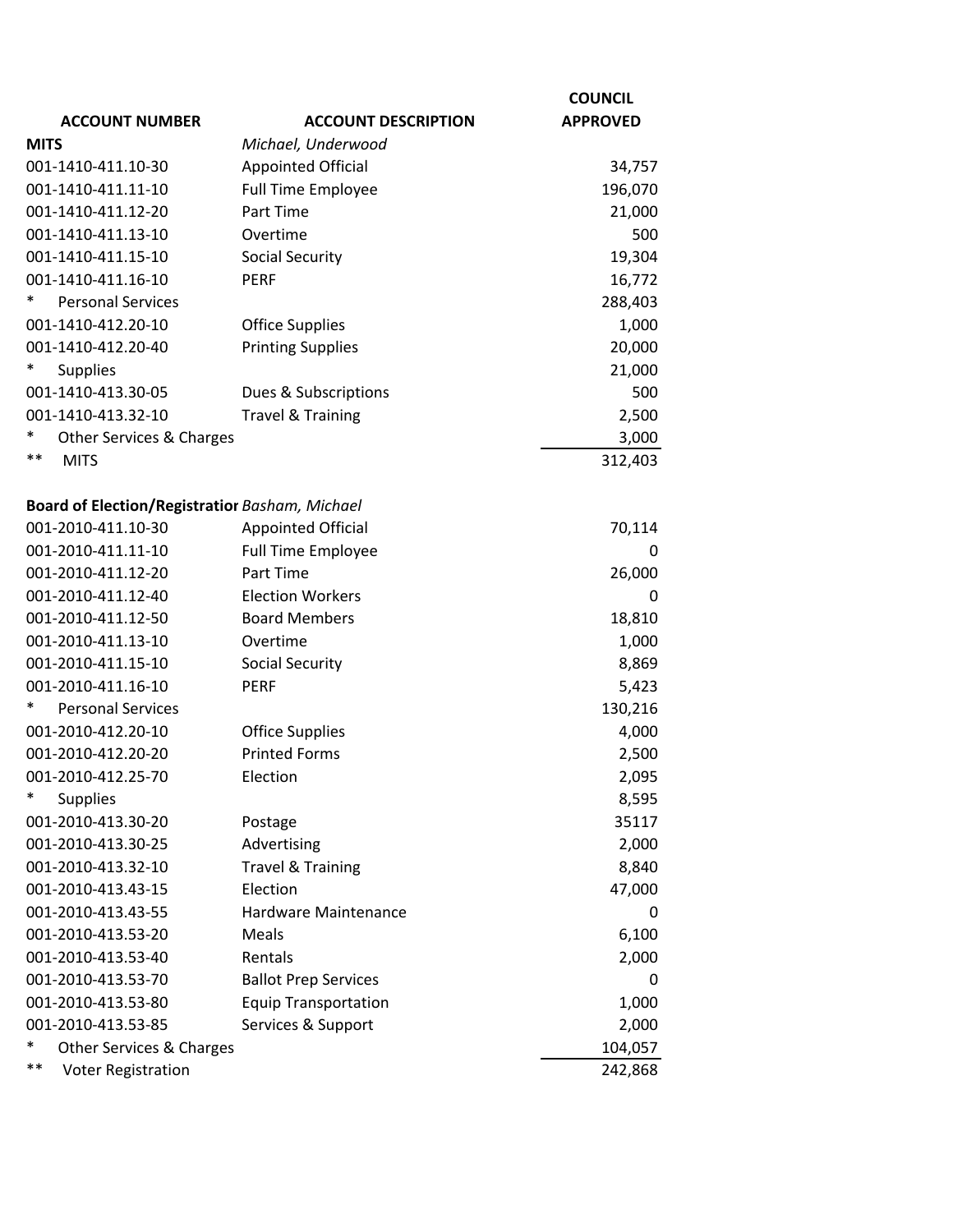|                                    |                                    | <b>COUNCIL</b>  |
|------------------------------------|------------------------------------|-----------------|
| <b>ACCOUNT NUMBER</b>              | <b>ACCOUNT DESCRIPTION</b>         | <b>APPROVED</b> |
| <b>Area Plan</b>                   | Vernon, Winger                     |                 |
| 001-2510-411.10-30                 | <b>Appointed Official</b>          | 76,490          |
| 001-2510-411.11-10                 | <b>Full Time Employee</b>          | 643,222         |
| 001-2510-411.12-20                 | Part Time                          | 2,000           |
| 001-2510-411.15-10                 | <b>Social Security</b>             | 55,211          |
| 001-2510-411.16-10                 | <b>PERF</b>                        | 52,180          |
| <b>Personal Services</b>           |                                    | 829,103         |
| 001-2510-412.20-10                 | <b>Office Supplies</b>             | 4,000           |
| 001-2510-412.20-45                 | Computer                           | 1,000           |
| 001-2510-412.25-40                 | Signage                            | 2,000           |
| 001-2510-412.25-46                 | Equipment Repair/Mainten.          | 1,100           |
| $\ast$<br><b>Supplies</b>          |                                    | 8,100           |
| 001-2510-413.30-05                 | Dues & Subscriptions               | 4,750           |
| 001-2510-413.30-25                 | Advertising                        | 750             |
| 001-2510-413.30-30                 | Blueprinting/Photo                 | 1,000           |
| 001-2510-413.32-10                 | <b>Travel &amp; Training</b>       | 7,500           |
| 001-2510-413.35-10                 | <b>Building Lease</b>              | 50              |
| 001-2510-413.42-10                 | <b>Other Professional Services</b> | 0               |
| 001-2510-413.43-20                 | <b>Legal Services</b>              | 33,000          |
| $\ast$<br>Other Services & Charges |                                    | 47,050          |
| $***$<br>Area Plan                 |                                    | 884,253         |
| <b>Building Commission</b>         | Basham, Michael                    |                 |
| 001-2610-411.10-30                 | <b>Appointed Official</b>          | 57,133          |
| 001-2610-411.11-10                 | <b>Full Time Employee</b>          | 193,176         |
| 001-2610-411.15-10                 | <b>Social Security</b>             | 19,149          |
| 001-2610-411.16-10                 | <b>PERF</b>                        | 18,148          |
| <b>Personal Services</b>           |                                    | 287,606         |
| 001-2610-412.20-10                 | <b>Office Supplies</b>             | 3,000           |
| $\ast$<br><b>Supplies</b>          |                                    | 3,000           |
| 001-2610-413.30-05                 | Dues & Subscriptions               | 1,500           |
| 001-2610-413.30-10                 | Mileage Reimbursement              | 20,000          |
| 001-2610-413.30-30                 | <b>Blueprinting/Photo</b>          | 500             |
| 001-2610-413.32-10                 | <b>Travel &amp; Training</b>       | 1,000           |
| 001-2610-413.37-30                 | Cellular Telephone                 | 1,500           |
| $\ast$<br>Other Services & Charges |                                    | 24,500          |
| $***$<br><b>Building Permits</b>   |                                    | 315,106         |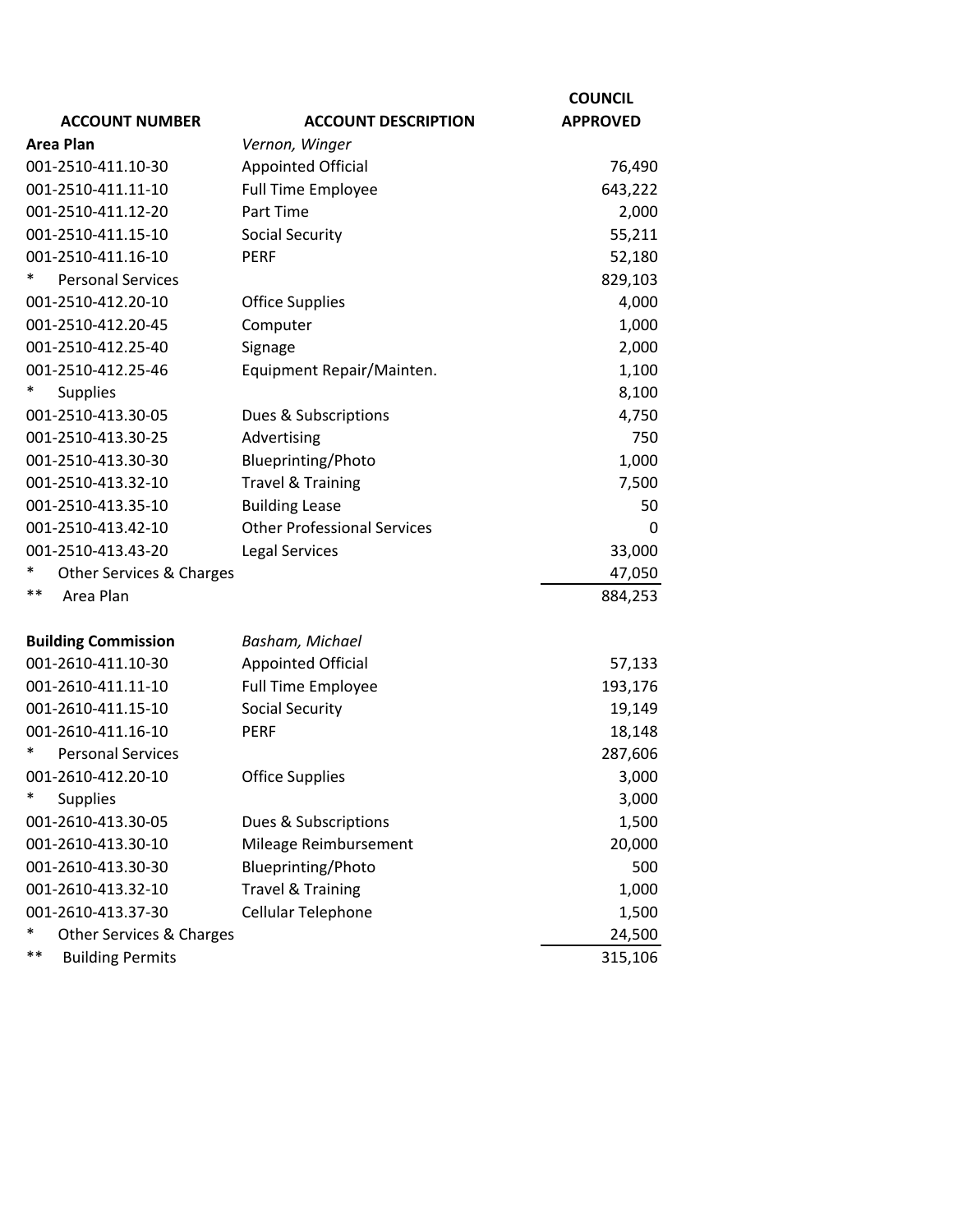|                                            |                              | <b>COUNCIL</b>  |  |
|--------------------------------------------|------------------------------|-----------------|--|
| <b>ACCOUNT NUMBER</b>                      | <b>ACCOUNT DESCRIPTION</b>   | <b>APPROVED</b> |  |
| <b>Veteran Services</b>                    | Underwood, Basham            |                 |  |
| 001-2810-411.10-30                         | <b>Appointed Official</b>    | 43,320          |  |
| 001-2810-411.11-10                         | <b>Full Time Employee</b>    | 31,795          |  |
| 001-2810-411.15-10                         | <b>Social Security</b>       | 5,747           |  |
| 001-2810-411.16-10                         | <b>PERF</b>                  | 5,446           |  |
| $\ast$<br><b>Personal Services</b>         |                              | 86,308          |  |
| 001-2810-412.20-10                         | <b>Office Supplies</b>       | 200             |  |
| 001-2810-412.25-45                         | Flags                        | 2,000           |  |
| $\ast$<br><b>Supplies</b>                  |                              | 2,200           |  |
| 001-2810-413.32-10                         | <b>Travel &amp; Training</b> | 500             |  |
| 001-2810-413.43-90                         | Contracts / Miscellaneous    | 10,000          |  |
| 001-2810-413.56-45                         | <b>Burial Allowance</b>      | 20,000          |  |
| *<br>Other Services & Charges              |                              | 30,500          |  |
| $***$<br><b>Veteran Services</b>           |                              | 119,008         |  |
|                                            |                              |                 |  |
| <b>Weights &amp; Measures</b>              | Michael, Basham              |                 |  |
| 001-2910-411.10-30                         | <b>Appointed Official</b>    | 40,492          |  |
| 001-2910-411.15-10                         | <b>Social Security</b>       | 3,098           |  |
| 001-2910-411.16-10                         | <b>PERF</b>                  | 2,936           |  |
| <b>Personal Services</b>                   |                              | 46,526          |  |
| 001-2910-412.20-10                         | <b>Office Supplies</b>       | 700             |  |
| 001-2910-412.22-20                         | Gas Oil & Lube               | 0               |  |
| <b>Supplies</b>                            |                              | 700             |  |
| 001-2910-413.30-05                         | Dues & Subscriptions         | 200             |  |
| 001-2910-413.32-10                         | <b>Travel &amp; Training</b> | 750             |  |
| 001-2910-413.36-10                         | Maintenance & Repair         | 1,500           |  |
| *<br>Other Services & Charges              |                              | 2,450           |  |
| $***$<br><b>Weights &amp; Measurements</b> |                              | 49,676          |  |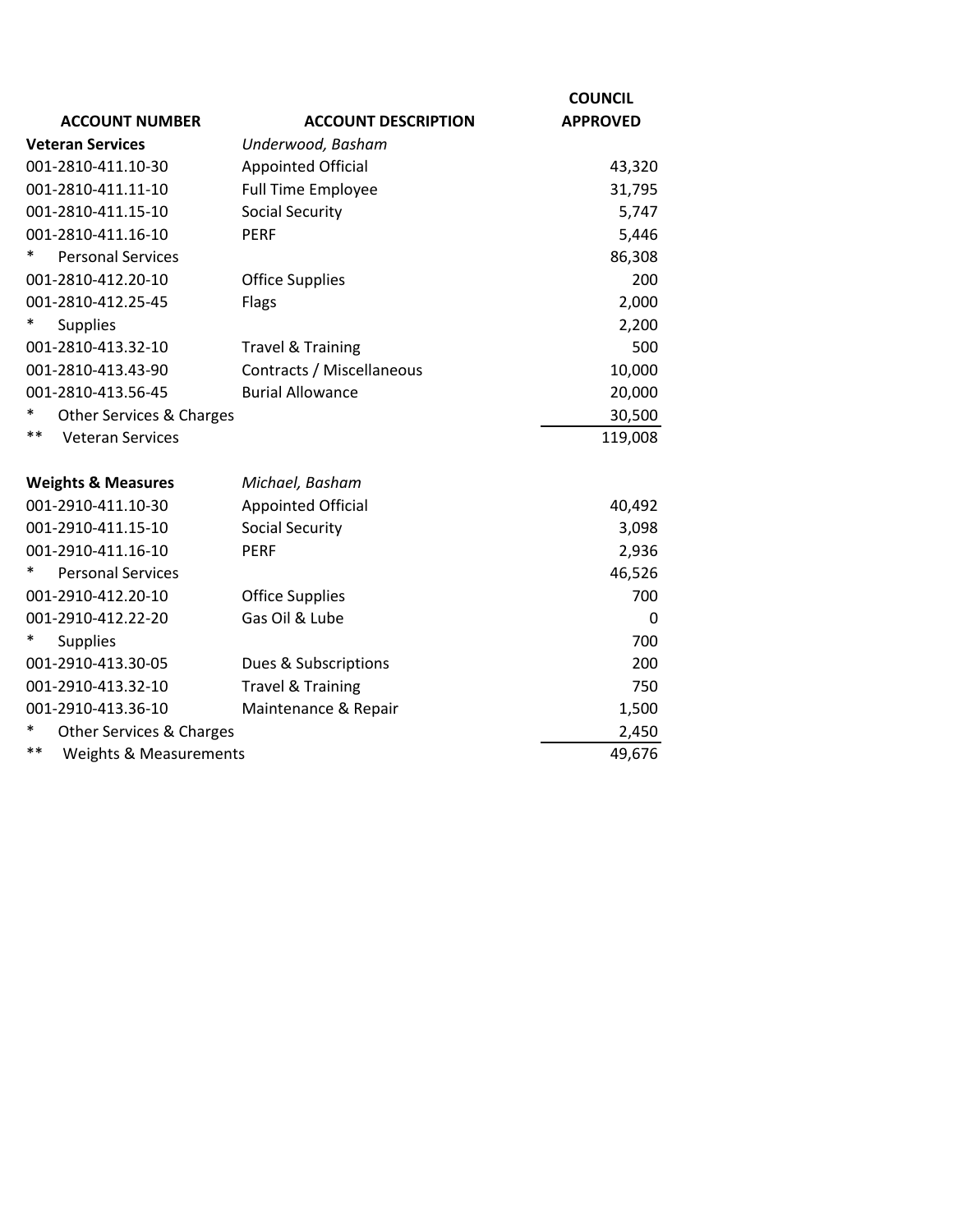|                                    |                                    | <b>COUNCIL</b>  |
|------------------------------------|------------------------------------|-----------------|
| <b>ACCOUNT NUMBER</b>              | <b>ACCOUNT DESCRIPTION</b>         | <b>APPROVED</b> |
| Villa                              | Michael, Basham                    |                 |
| 001-3510-411.10-30                 | <b>Appointed Official</b>          | 59,969          |
| 001-3510-411.11-10                 | <b>Full Time Employee</b>          | 557,048         |
| 001-3510-411.12-20                 | Part Time                          | 30,000          |
| 001-3510-411.13-10                 | Overtime                           | 8,500           |
| 001-3510-411.15-10                 | <b>Social Security</b>             | 50,148          |
| 001-3510-411.16-10                 | <b>PERF</b>                        | 45,350          |
| $\ast$<br><b>Personal Services</b> |                                    | 751,015         |
| 001-3510-412.20-10                 | <b>Office Supplies</b>             | 900             |
| 001-3510-412.20-60                 | Operating                          | 42,000          |
| 001-3510-412.22-10                 | Garage / Maintenance               | 0               |
| 001-3510-412.25-05                 | Food                               | 97,000          |
| 001-3510-412.25-10                 | Uniforms & Clothing                | $\Omega$        |
| 001-3510-412.25-15                 | <b>Recreation &amp; Crafts</b>     | 600             |
| 001-3510-412.25-20                 | Farm                               | 5,800           |
| <b>Supplies</b>                    |                                    | 146,300         |
| 001-3510-413.25-25                 | Medical                            | 8,000           |
| 001-3510-413.30-10                 | Mileage Reimbursement              | 100             |
| 001-3510-413.32-20                 | Training/Certifications            | 500             |
| 001-3510-413.35-05                 | <b>Building / Structures</b>       | 0               |
| 001-3510-413.35-20                 | Building / Maint & Repair          | 4,500           |
| 001-3510-413.35-80                 | <b>Security Systems</b>            | 0               |
| 001-3510-413.36-10                 | Maintenance & Repair               | 10,000          |
| 001-3510-413.37-10                 | Electric                           | 38,520          |
| 001-3510-413.37-20                 | Telephone                          | 150             |
| 001-3510-413.37-40                 | Water & Sewage                     | 30,000          |
| 001-3510-413.37-50                 | <b>Heating Fuel</b>                | 38,000          |
| 001-3510-413.40-05                 | Automotive / Maintenance           | 5,500           |
| 001-3510-413.42-10                 | <b>Other Professional Services</b> | 15,000          |
| 001-3510-413.42-15                 | <b>Legal Notices</b>               | 100             |
| 001-3510-413.43-50                 | Contracts / Repair & Maint         | 0               |
| 001-3510-413.43-90                 | Contracts / Miscellaneous          | 5,695           |
| 001-3510-413.56-70                 | <b>Furniture Repair</b>            | 1,000           |
| 001-3510-413.56-75                 | <b>Interior Decorating</b>         | 0               |
| Other Services & Charges           |                                    | 157,065         |
| 001-3510-414.62-40                 | Equipment / Maintenance            | 0               |
| *<br>Capital Outlay                |                                    | 0               |
| $***$<br>Villa                     |                                    | 1,054,380       |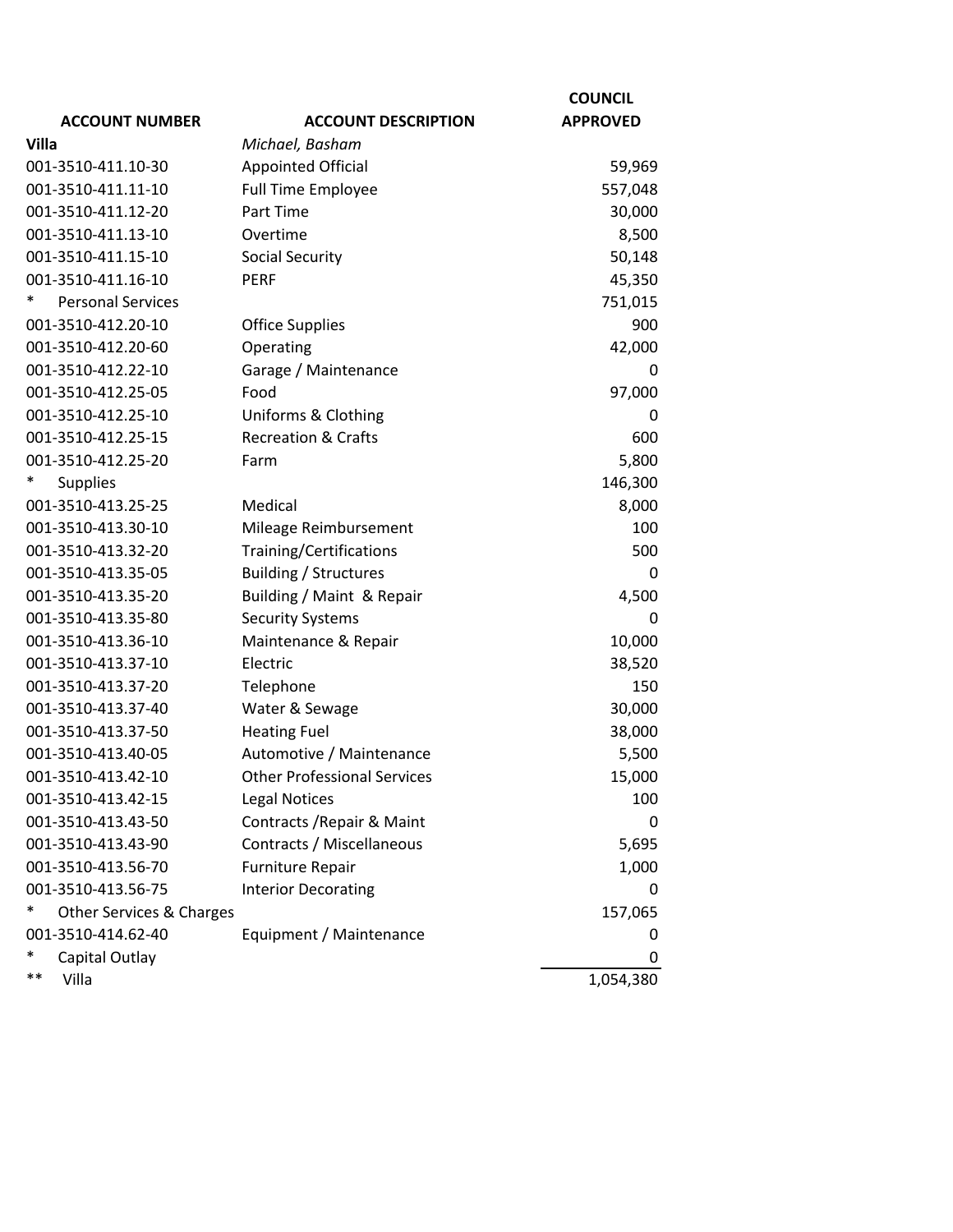|                                |                                    | <b>COUNCIL</b>  |
|--------------------------------|------------------------------------|-----------------|
| <b>ACCOUNT NUMBER</b>          | <b>ACCOUNT DESCRIPTION</b>         | <b>APPROVED</b> |
| <b>Cary Home</b>               | Vernon, Michael                    |                 |
| 001-3610-411.10-30             | <b>Appointed Official</b>          | 76,490          |
| 001-3610-411.11-10             | <b>Full Time Employee</b>          | 808,256         |
| 001-3610-411.12-10             | Part Time - Regular                | 19,200          |
| 001-3610-411.12-20             | Part Time                          | 120,000         |
| 001-3610-411.13-10             | Overtime                           | 36,000          |
| 001-3610-411.15-10             | <b>Social Security</b>             | 81,086          |
| 001-3610-411.16-10             | <b>PERF</b>                        | 66,755          |
| <b>Personal Services</b>       |                                    | 1,207,787       |
| 001-3610-412.20-10             | <b>Office Supplies</b>             | 5,000           |
| 001-3610-412.20-60             | Office Expense / Operating         | 0               |
| 001-3610-412.22-10             | Garage / Maintenance               | 7,500           |
| 001-3610-412.23-10             | <b>Cleaning Supplies</b>           | 5,500           |
| 001-3610-412.25-05             | Food                               | 55,000          |
| 001-3610-412.25-25             | Medical                            | 6,000           |
| ∗<br><b>Supplies</b>           |                                    | 79,000          |
| 001-3610-413.30-05             | Dues & Subscriptions               | 3,000           |
| 001-3610-413.32-10             | <b>Travel &amp; Training</b>       | 3,500           |
| 001-3610-413.35-20             | Builidings / Maint & Repair        | 9,000           |
| 001-3610-413.36-10             | Maintenance & Repair               | 6,000           |
| 001-3610-413.37-90             | Utilities / Miscellaneous          | 50,000          |
| 001-3610-413.42-10             | <b>Other Professional Services</b> | 25,000          |
| ∗<br>Other Services & Charges  |                                    | 96,500          |
| 001-3610-414.62-25             | Data Processing-Hardware           | 0               |
| *<br>Capital Outlay            |                                    | 0               |
| $***$<br>Cary Home             |                                    | 1,383,287       |
| <b>Juvenile Alternatives</b>   | Vernon, Michael                    |                 |
| 001-3710-411.11-10             | <b>Full Time Employee</b>          | 103,771         |
| 001-3710-411.12-10             | Part Time - Regular                | 0               |
| 001-3710-411.12-20             | Part Time                          | 10,800          |
| 001-3710-411.15-10             | <b>Social Security</b>             | 8,765           |
| 001-3710-411.16-10             | <b>PERF</b>                        | 7,524           |
| *<br><b>Personal Services</b>  |                                    | 130,860         |
| 001-3710-412.20-10             | <b>Office Supplies</b>             | 2,000           |
| 001-3710-412.25-05             | Food                               | 3,500           |
| 001-3710-412.25-10             | Uniforms & Clothing                | 0               |
| 001-3710-412.25-90             | Dept / Misc Supplies               | 0               |
| <b>Supplies</b>                |                                    | 5,500           |
| 001-3710-414.62-25             | Data Processing-Hardware           | 0               |
| 001-3710-414.62-30             | <b>Emergency Equipment</b>         | 0               |
| Capital Outlay                 |                                    | 0               |
| $***$<br>Juvenile Alternatives |                                    | 136,360         |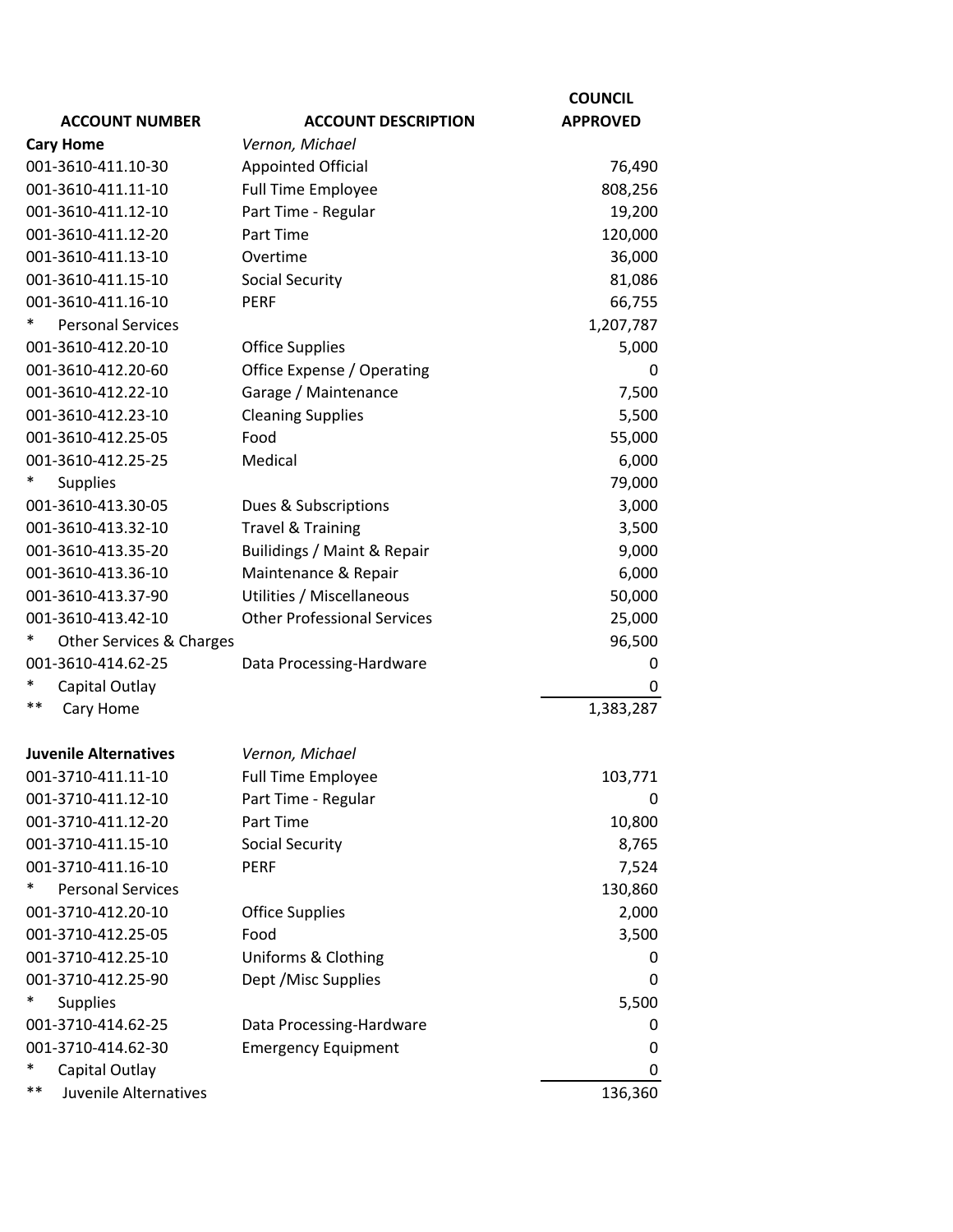|                               |                              | <b>COUNCIL</b>  |
|-------------------------------|------------------------------|-----------------|
| <b>ACCOUNT NUMBER</b>         | <b>ACCOUNT DESCRIPTION</b>   | <b>APPROVED</b> |
| <b>Parks &amp; Recreation</b> | Michael, Vernon              |                 |
| 001-4310-461.10-30            | <b>Appointed Official</b>    | 59,969          |
| 001-4310-461.11-10            | <b>Full Time Employee</b>    | 420,799         |
| 001-4310-461.12-20            | Part Time - Other            | 39,000          |
| 001-4310-461.12-50            | <b>Board Members</b>         | 0               |
| 001-4310-461.13-10            | Overtime                     | 0               |
| 001-4310-461.15-10            | <b>Social Security</b>       | 39,763          |
| 001-4310-461.16-10            | <b>PERF</b>                  | 34,856          |
| 001-4310-461.17-50            | <b>Workers Compensation</b>  | 10,500          |
| *<br><b>Personal Services</b> |                              | 604,887         |
| 001-4310-462.20-10            | <b>Office Supplies</b>       | 2,750           |
| 001-4310-462.22-20            | Gas & Oil                    | 26,500          |
| 001-4310-462.23-10            | <b>Cleaning Supplies</b>     | 750             |
| 001-4310-462.23-30            | <b>Grounds Maintenance</b>   | 3,900           |
| 001-4310-462.23-40            | Parts                        | 9,500           |
| 001-4310-462.25-10            | Uniforms & Clothing          | 100             |
| $\ast$<br><b>Supplies</b>     |                              | 43,500          |
| 001-4310-463.30-05            | Dues & Subscriptions         | 150             |
| 001-4310-463.30-20            | Postage                      | 250             |
| 001-4310-463.30-30            | Photography & Blueprintin    | 0               |
| 001-4310-463.32-10            | <b>Travel &amp; Training</b> | 1,000           |
| 001-4310-463.35-20            | Building / Repair & Maint    | 2,000           |
| 001-4310-463.36-10            | Maintenance / Maint & Repair | 102,500         |
| 001-4310-463.37-90            | Utilities / Miscellaneous    | 107,500         |
| 001-4310-463.38-10            | Insurance / Property (?)     | 23,000          |
| 001-4310-463.42-10            | <b>Professional Services</b> | 5,000           |
| 001-4310-463.42-25            | <b>Board Members</b>         | 2,100           |
| 001-4310-463.42-55            | <b>Recording Fees</b>        | 0               |
| 001-4310-463.42-60            | Property/Drainage Tax        | 100             |
| *<br>Other Services & Charges |                              | 243,600         |
| **<br>Parks & Recreation      |                              | 891,987         |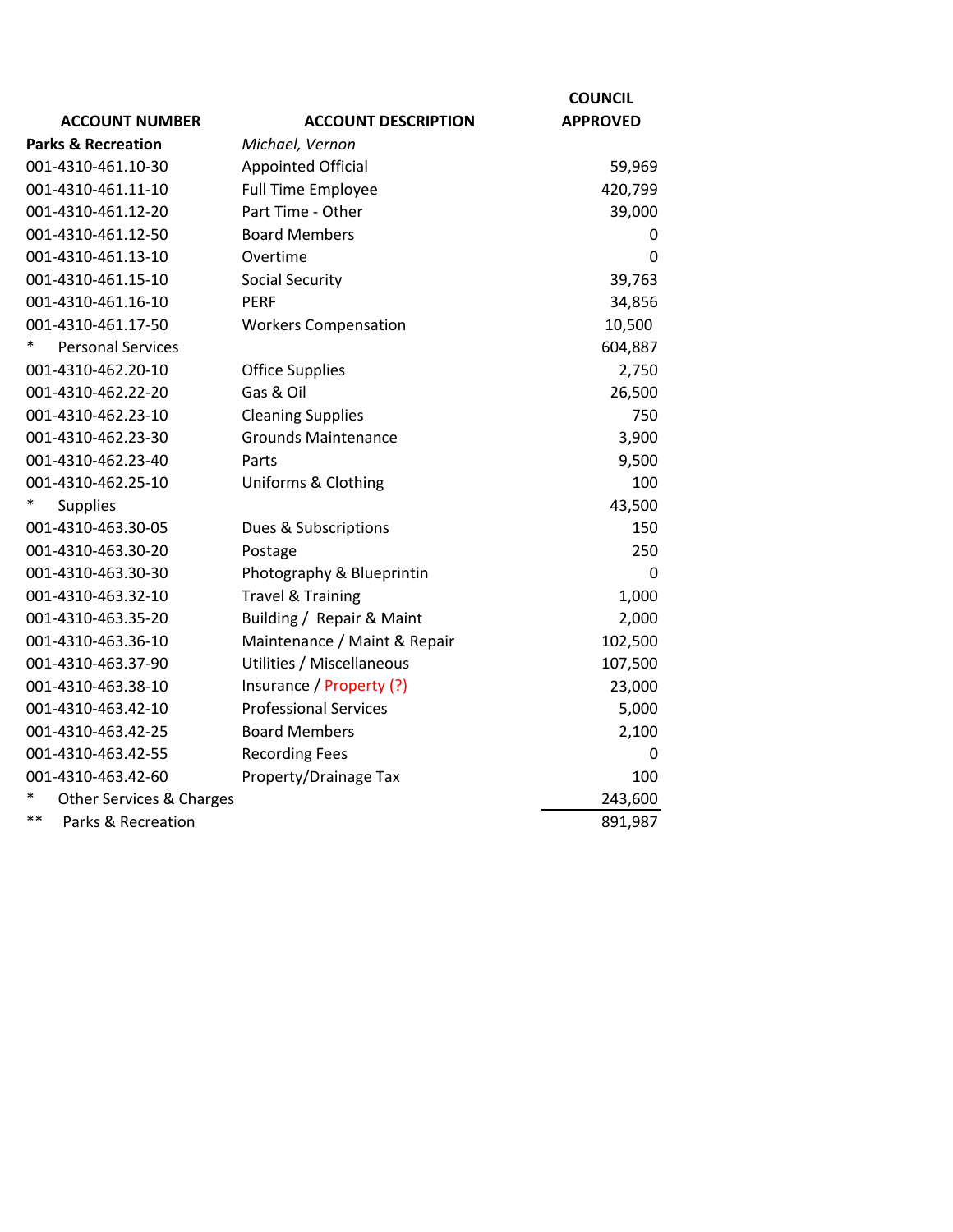|                                  |                                     | <b>COUNCIL</b>  |
|----------------------------------|-------------------------------------|-----------------|
| <b>ACCOUNT NUMBER</b>            | <b>ACCOUNT DESCRIPTION</b>          | <b>APPROVED</b> |
| <b>County Extension</b>          | Winger, Underwood                   |                 |
| 001-4410-411.11-10               | <b>Full Time Employee</b>           | 90,346          |
| 001-4410-411.12-20               | Part Time                           | 9,000           |
| 001-4410-411.13-10               | Overtime                            | 5,500           |
| 001-4410-411.15-10               | <b>Social Security</b>              | 8,021           |
| 001-4410-411.16-10               | <b>PERF</b>                         | 6,949           |
| <b>Personal Services</b>         |                                     | 119,816         |
| 001-4410-412.20-10               | <b>Office Supplies</b>              | 12,500          |
| 001-4410-412.20-45               | Computer                            | $\Omega$        |
| 001-4410-412.23-10               | <b>Cleaning Supplies</b>            | 2,000           |
| 001-4410-412.23-30               | Grounds                             | 1,200           |
| *<br><b>Supplies</b>             |                                     | 15,700          |
| 001-4410-413.30-05               | Dues & Subscriptions                | 630             |
| 001-4410-413.30-10               | Mileage Reimbursement               | 6,000           |
| 001-4410-413.30-20               | Postage                             | 13,000          |
| 001-4410-413.30-65               | <b>Computer Lease</b>               | 8,300           |
| 001-4410-413.32-10               | <b>Travel &amp; Training</b>        | 2,000           |
| 001-4410-413.35-20               | Maintenance & Repair                | 4,000           |
| 001-4410-413.36-40               | <b>Office Equipment &amp; Parts</b> | 1,000           |
| 001-4410-413.37-20               | Telephone                           | 3,000           |
| 001-4410-413.37-90               | Utilities / Miscellaneous           | 14,000          |
| 001-4410-413.43-10               | <b>Contractual Services</b>         | 6,049           |
| 001-4410-413.43-40               | Snow Removal                        | 1,100           |
| 001-4410-413.43-45               | Contracts / Cleaning                | 151             |
| 001-4410-413.43-60               | Contracts-Educator                  | 187,035         |
| Other Services & Charges         |                                     | 246,265         |
| $***$<br><b>County Extension</b> |                                     | 381,781         |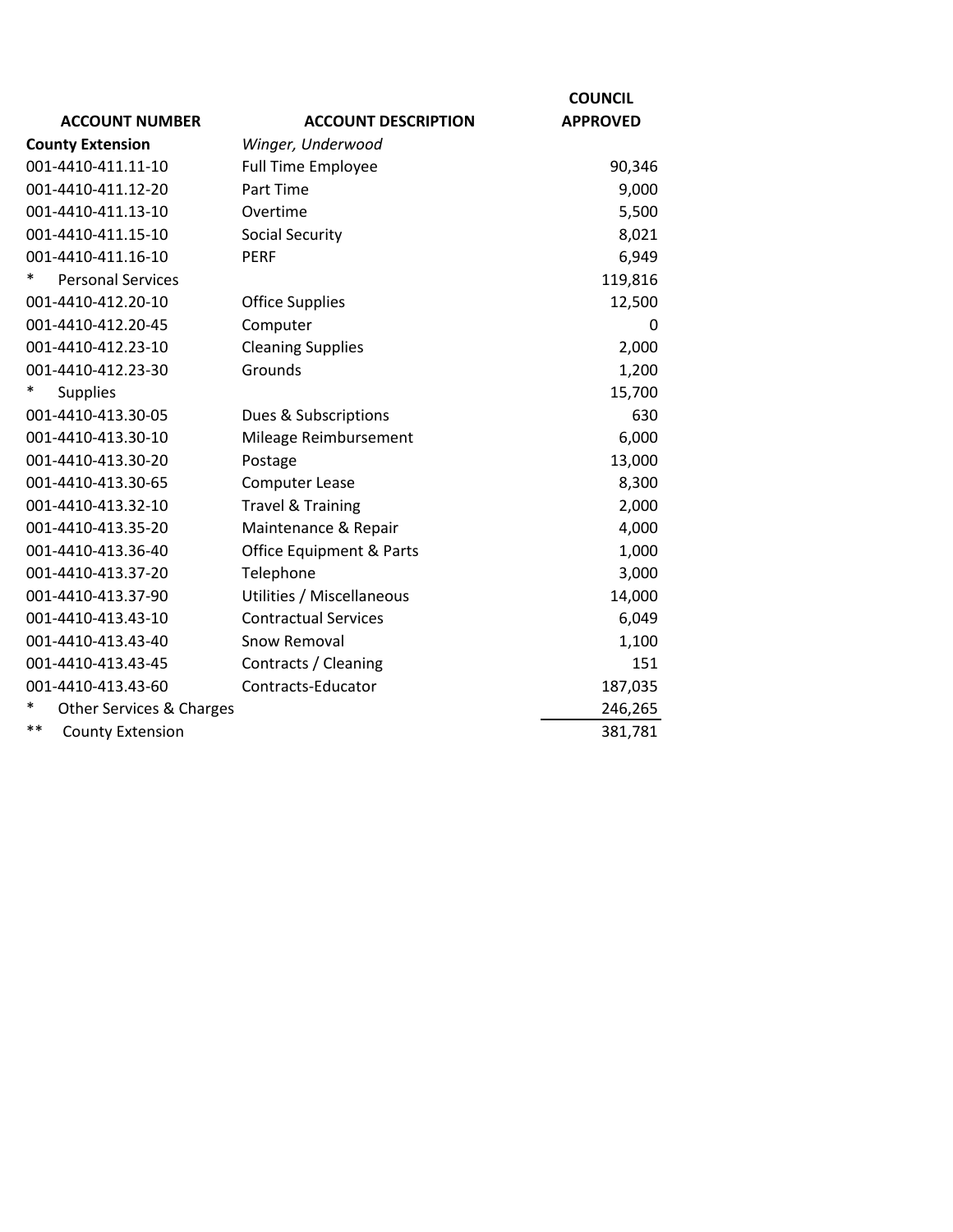|                               |                               | <b>COUNCIL</b>  |
|-------------------------------|-------------------------------|-----------------|
| <b>ACCOUNT NUMBER</b>         | <b>ACCOUNT DESCRIPTION</b>    | <b>APPROVED</b> |
| <b>Fairgrounds</b>            | Winger, Underwood             |                 |
| 001-4510-411.10-30            | <b>Appointed Official</b>     | 38,477          |
| 001-4510-411.12-10            | Part Time - Regular           | 22,514          |
| 001-4510-411.12-20            | Part Time                     | 0               |
| 001-4510-411.13-10            | Overtime                      | 1,560           |
| 001-4510-411.15-10            | <b>Social Security</b>        | 4,786           |
| 001-4510-411.16-10            | <b>PERF</b>                   | 2,903           |
| <b>Personal Services</b>      |                               | 70,240          |
| 001-4510-412.20-10            | <b>Office Supplies</b>        | 500             |
| 001-4510-412.22-10            | Garage / Maintenance          | 6,000           |
| 001-4510-412.23-10            | <b>Cleaning Supplies</b>      | 5,000           |
| 001-4510-412.23-30            | Maintenance / Grounds         | 5,000           |
| 001-4510-412.23-90            | Maintenance / Misc            | 2,000           |
| 001-4510-412.25-10            | Uniforms & Clothing           | 0               |
| $\ast$<br>Supplies            |                               | 18,500          |
| 001-4510-413.30-70            | <b>Machinery Repair</b>       | 5,000           |
| 001-4510-413.32-10            | <b>Travel &amp; Training</b>  | 750             |
| 001-4510-413.35-20            | Buildings / Maint & Repair    | 30,000          |
| 001-4510-413.37-70            | Dumpster                      | 3,500           |
| 001-4510-413.37-90            | Utilities / Miscellaneous     | 60,000          |
| ∗<br>Other Services & Charges |                               | 99,250          |
| $***$<br>Fairgrounds          |                               | 187,990         |
|                               |                               |                 |
| Coroner                       | Kemper, Underwood             |                 |
| 001-5010-411.10-10            | <b>Elected Official</b>       | 39,540          |
| 001-5010-411.11-10            | <b>Full Time Employee</b>     | 30,666          |
| 001-5010-411.12-20            | Part Time                     | 9,000           |
| 001-5010-411.12-90            | Part Time - Misc              | 3,000           |
| 001-5010-411.15-10            | <b>Social Security</b>        | 6,289           |
| 001-5010-411.16-10            | PERF                          | 5,090           |
| *<br><b>Personal Services</b> |                               | 93,585          |
| 001-5010-412.20-10            | <b>Office Supplies</b>        | 1,000           |
| 001-5010-412.25-25            | Medical                       | 10,000          |
| $\ast$<br><b>Supplies</b>     |                               | 11,000          |
| 001-5010-413.30-05            | Dues & Subscriptions          | 1,000           |
| 001-5010-413.32-10            | <b>Travel &amp; Training</b>  | 7,000           |
| 001-5010-413.37-20            | Telephone                     | 500             |
| 001-5010-413.40-20            | <b>Supplies</b>               | 500             |
| 001-5010-413.56-15            | <b>Medical Service</b>        | 6,000           |
| 001-5010-413.56-20            | Autopsies                     | 62,000          |
| 001-5010-413.56-25            | <b>Body Transfer Services</b> | 22,000          |
| *<br>Other Services & Charges |                               | 99,000          |
| $***$<br>Coroner              |                               | 203,585         |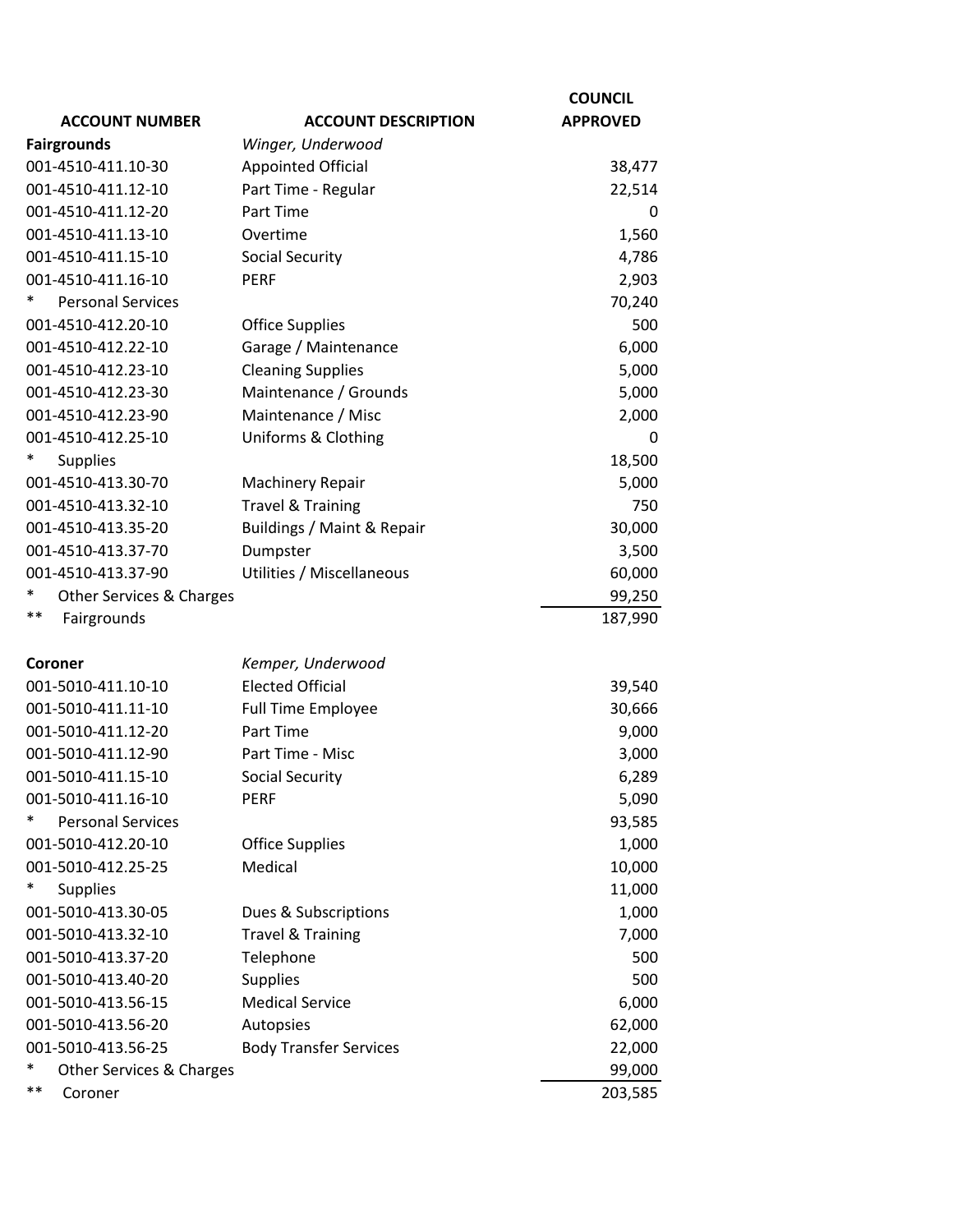| <b>ACCOUNT NUMBER</b>                | <b>ACCOUNT DESCRIPTION</b>   | <b>COUNCIL</b><br><b>APPROVED</b> |
|--------------------------------------|------------------------------|-----------------------------------|
| <b>Emergency Management</b>          | Michael, Basham              |                                   |
| 001-5210-421.10-30                   | <b>Appointed Official</b>    | 51,471                            |
| 001-5210-421.11-10                   | <b>Full Time Employee</b>    | 59,664                            |
| 001-5210-421.13-10                   | Overtime                     | 2,000                             |
| 001-5210-421.15-10                   | Social Security              | 8,655                             |
| 001-5210-421.16-10                   | <b>PERF</b>                  | 8,203                             |
| <b>Personal Services</b><br>*        |                              | 129,993                           |
| 001-5210-422.20-10                   | <b>Office Supplies</b>       | 500                               |
| 001-5210-422.22-10                   | Garage / Maintenance         | 25,600                            |
| 001-5210-422.25-10                   | Uniforms & Clothing          | 800                               |
| <b>Supplies</b>                      |                              | 26,900                            |
| 001-5210-423.30-05                   | Dues & Subscriptions         | 6,500                             |
| 001-5210-423.30-40                   | <b>Physical Examinations</b> | 2,000                             |
| 001-5210-423.32-10                   | <b>Travel &amp; Training</b> | 800                               |
| 001-5210-423.36-10                   | Maintenance & Repair         | 3,000                             |
| 001-5210-423.37-10                   | Electric                     | 5,000                             |
| 001-5210-423.37-20                   | Telephone                    | 5,700                             |
| Other Services & Charges             |                              | 23,000                            |
| $***$<br><b>Emergency Management</b> |                              | 179,893                           |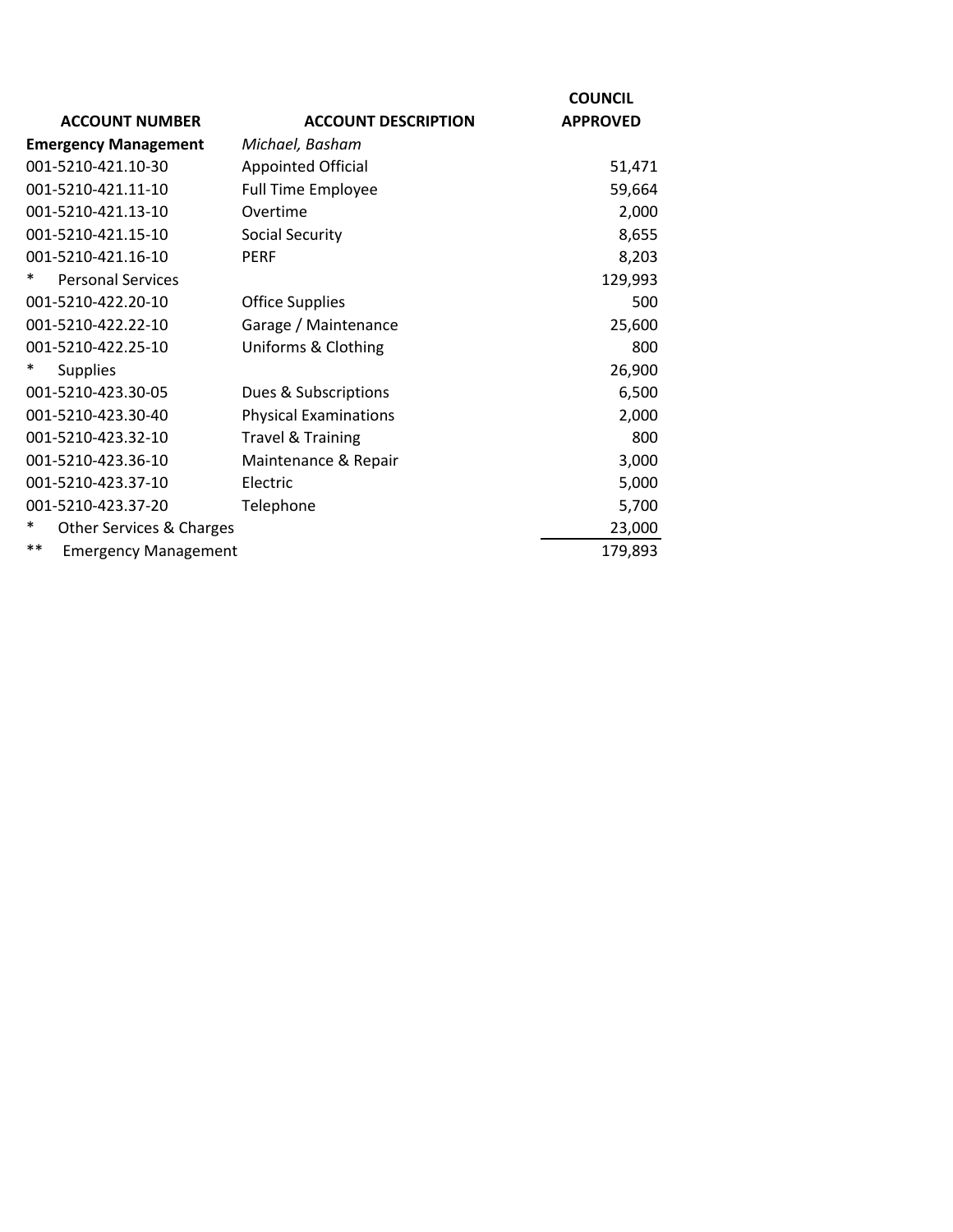|                               |                                    | <b>COUNCIL</b>  |
|-------------------------------|------------------------------------|-----------------|
| <b>ACCOUNT NUMBER</b>         | <b>ACCOUNT DESCRIPTION</b>         | <b>APPROVED</b> |
| <b>Sheriff</b>                | Gutwein, Michael                   |                 |
| 001-5410-421.10-10            | <b>Elected Official</b>            | 106,676         |
| 001-5410-421.11-10            | <b>Full Time Employee</b>          | 3,434,690       |
| 001-5410-421.11-15            | <b>Sheriff Deputies</b>            | 2,361,636       |
| 001-5410-421.12-20            | Part Time - Other                  | 15,000          |
| 001-5410-421.12-50            | <b>Board Members</b>               | 3,000           |
| 001-5410-421.13-10            | Overtime                           | 180,000         |
| 001-5410-421.14-20            | <b>Additional Pay(Specialty)</b>   | 12,625          |
| 001-5410-421.15-10            | <b>Social Security</b>             | 467,463         |
| 001-5410-421.16-10            | <b>PERF</b>                        | 253,366         |
| 001-5410-421.16-20            | <b>Sheriff Retirement</b>          | 563,610         |
| <b>Personal Services</b>      |                                    | 7,398,066       |
| 001-5410-422.20-10            | <b>Office Supplies</b>             | 13,000          |
| 001-5410-422.22-10            | Maintenance                        | 120,000         |
| 001-5410-422.25-05            | Food                               | 450,000         |
| 001-5410-422.25-10            | Uniforms & Clothing                | 20,000          |
| 001-5410-422.25-25            | Medical                            | 140,000         |
| 001-5410-422.25-30            | Cleaning & Laundry                 | 5,000           |
| 001-5410-422.25-50            | Ammunition                         | 0               |
| 001-5410-422.25-80            | Vehicle                            | 300,000         |
| <b>Supplies</b>               |                                    | 1,048,000       |
| 001-5410-423.30-20            | Postage                            | 2,000           |
| 001-5410-423.32-20            | Training/Certificates              | 9,000           |
| 001-5410-423.37-20            | Telephone                          | 12,500          |
| 001-5410-423.37-90            | Utilities / Miscellaneous          | 0               |
| 001-5410-423.42-10            | <b>Other Professional Services</b> | 4,000           |
| 001-5410-423.42-30            | <b>Institutional Care</b>          | 85,000          |
| 001-5410-423.46-30            | Return of Fugitives                | 18,000          |
| *<br>Other Services & Charges |                                    | 130,500         |
| **<br>Sheriff                 |                                    | 8,576,566       |
| Jail                          | Gutwein, Michael                   |                 |
| 001-5420-422.20-10            | <b>Office Supplies</b>             | 100,000         |
| 001-5420-422.25-10            | Uniforms & Clothing                | 8,000           |
| <b>Supplies</b>               |                                    | 108,000         |
| 001-5420-423.37-90            | Utilities / Miscellaneous          | 360,000         |
| ∗<br>Other Services & Charges |                                    | 360,000         |
| $***$<br>Jail                 |                                    | 468,000         |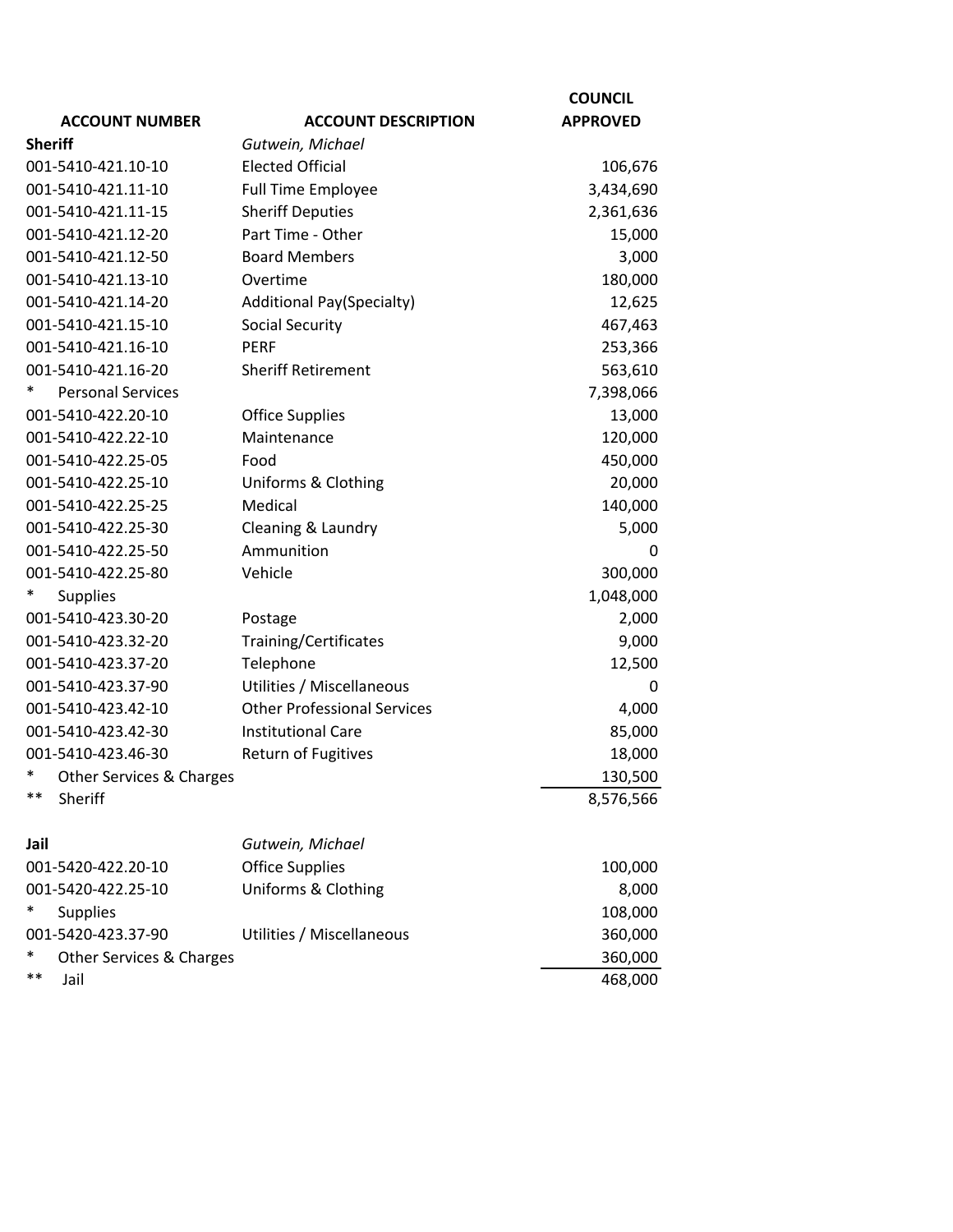|                               |                                    | <b>COUNCIL</b>  |
|-------------------------------|------------------------------------|-----------------|
| <b>ACCOUNT NUMBER</b>         | <b>ACCOUNT DESCRIPTION</b>         | <b>APPROVED</b> |
| <b>Clerk</b>                  | Basham, Michael                    |                 |
| 001-5810-411.10-10            | <b>Elected Official</b>            | 60,125          |
| 001-5810-411.10-20            | Chief Deputy                       | 45,553          |
| 001-5810-411.11-10            | <b>Full Time Employee</b>          | 802,956         |
| 001-5810-411.12-20            | Part Time                          | 48,000          |
| 001-5810-411.15-10            | <b>Social Security</b>             | 73,183          |
| 001-5810-411.16-10            | <b>PERF</b>                        | 65,876          |
| *<br><b>Personal Services</b> |                                    | 1,095,693       |
| 001-5810-412.20-10            | <b>Office Supplies</b>             | 20,177          |
| 001-5810-412.20-20            | <b>Printed Forms</b>               | 12,909          |
| <b>Supplies</b>               |                                    | 33,086          |
| 001-5810-413.25-46            | Equip Repair/Maintenance           | 4,500           |
| 001-5810-413.30-05            | Dues & Subscriptions               | 300             |
| 001-5810-413.30-18            | PO Box                             | 165             |
| 001-5810-413.32-10            | <b>Travel &amp; Training</b>       | 2,512           |
| 001-5810-413.42-10            | <b>Other Professional Services</b> | 550             |
| 001-5810-413.42-50            | <b>Banking Services</b>            | 1,000           |
| Other Services & Charges      |                                    | 9,027           |
| **<br>Clerk                   |                                    | 1,137,806       |
|                               |                                    |                 |
| Prosecutor                    | Underwood, Winger                  |                 |
| 001-5910-411.11-10            | <b>Full Time Employee</b>          | 1,519,227       |
| 001-5910-411.12-20            | Part Time                          | 50,000          |
| 001-5910-411.13-10            | Overtime                           | 0               |
| 001-5910-411.15-10            | <b>Social Security</b>             | 120,046         |
| 001-5910-411.16-10            | <b>PERF</b>                        | 110,144         |
| *<br><b>Personal Services</b> |                                    | 1,799,417       |
| **<br>Prosecutor              |                                    | 1,799,417       |
|                               |                                    |                 |
| <b>IV-D Prosecutor</b>        | Underwood, Winger                  |                 |
| 001-5920-411.11-10            | <b>Full Time Employee</b>          | 532,149         |
| 001-5920-411.11-60            | <b>Child Support Supervisor</b>    | 64,142          |
| 001-5920-411.12-20            | Part Time                          | 10,000          |
| 001-5920-411.13-10            | Overtime                           | 0               |
| 001-5920-411.15-10            | <b>Social Security</b>             | 46,382          |
| 001-5920-411.16-10            | <b>PERF</b>                        | 43,232          |
| <b>Personal Services</b>      |                                    | 695,905         |
| 001-5920-412.20-10            | <b>Office Supplies</b>             | 3,000           |
| *<br><b>Supplies</b>          |                                    | 3,000           |
| 001-5920-413.32-10            | <b>Travel &amp; Training</b>       | 3,000           |
| *<br>Other Services & Charges |                                    | 3,000           |
| **<br><b>IV-D Prosecutor</b>  |                                    | 701,905         |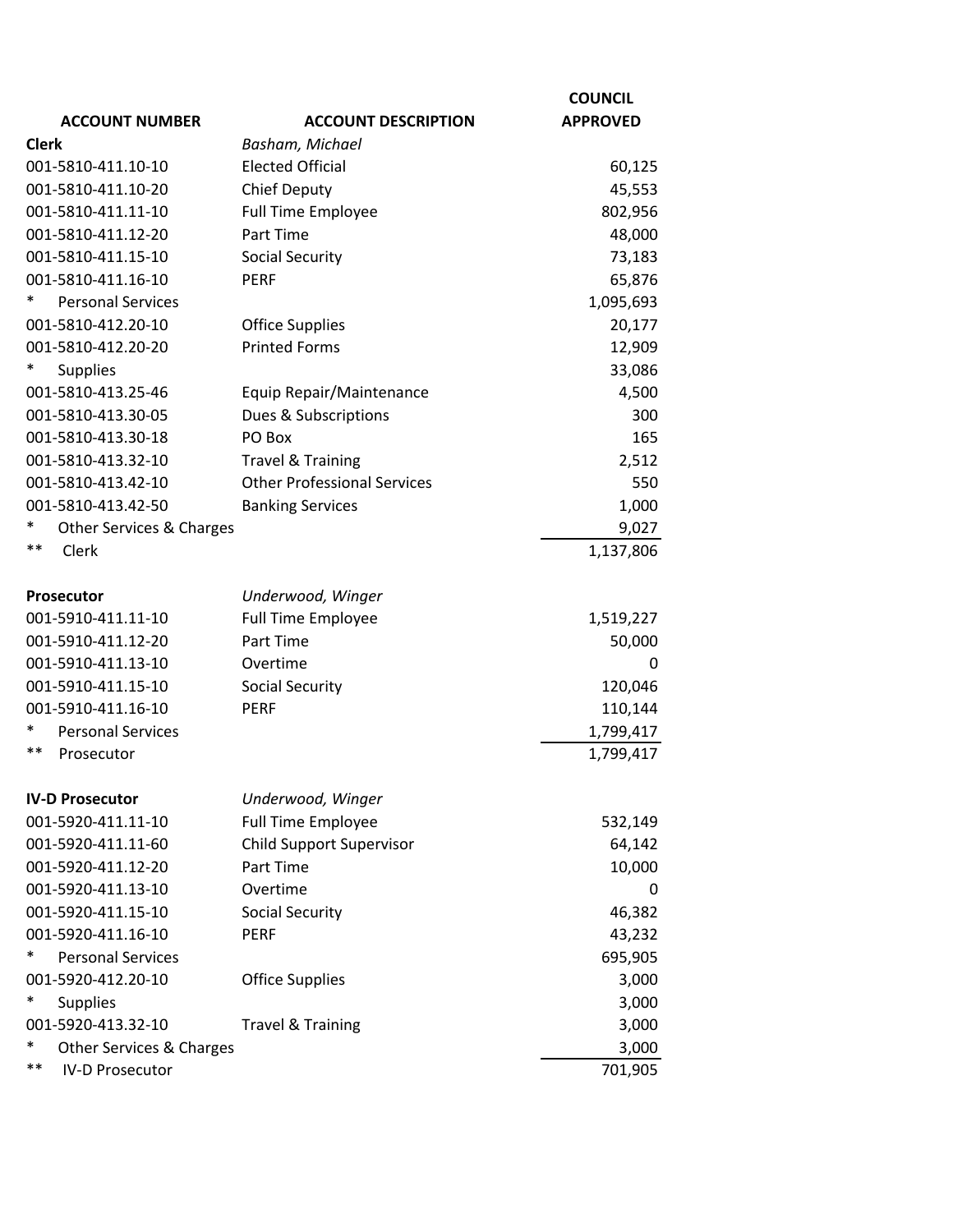|                                    |                                    | <b>COUNCIL</b>  |
|------------------------------------|------------------------------------|-----------------|
| <b>ACCOUNT NUMBER</b>              | <b>ACCOUNT DESCRIPTION</b>         | <b>APPROVED</b> |
| <b>Ancillary</b>                   | Kemper, Gutwein                    |                 |
| 001-6010-411.11-10                 | <b>Full Time Employee</b>          | 78,632          |
| 001-6010-411.12-20                 | Part Time                          | 22,000          |
| 001-6010-411.13-10                 | Overtime                           | 4,000           |
| 001-6010-411.15-10                 | <b>Social Security</b>             | 8,005           |
| 001-6010-411.16-10                 | <b>PERF</b>                        | 5,991           |
| $\ast$<br><b>Personal Services</b> |                                    | 118,628         |
| 001-6010-412.20-10                 | <b>Office Supplies</b>             | 300             |
| $\ast$<br>Supplies                 |                                    | 300             |
| 001-6010-413.46-25                 | Translator                         | 2,000           |
| 001-6010-413.46-50                 | <b>Pauper Transcripts</b>          | 38,000          |
| *<br>Other Services & Charges      |                                    | 40,000          |
| $***$<br>Ancillary                 |                                    | 158,928         |
| <b>Public Defender</b>             | Gutwein, Kemper                    |                 |
| 001-6310-411.10-30                 | <b>Appointed Official</b>          | 113,063         |
| 001-6310-411.11-10                 | <b>Full Time Employee</b>          | 247,577         |
| 001-6310-411.12-10                 | Part Time - Regular                | 698,976         |
| 001-6310-411.12-20                 | Part Time                          | 10,000          |
| 001-6310-411.13-10                 | Overtime                           | 7,500           |
| 001-6310-411.15-10                 | <b>Social Security</b>             | 82,400          |
| 001-6310-411.16-10                 | <b>PERF</b>                        | 26,691          |
| <b>Personal Services</b><br>∗      |                                    | 1,186,207       |
| 001-6310-412.20-10                 | <b>Office Supplies</b>             | 8,500           |
| <b>Supplies</b>                    |                                    | 8,500           |
| 001-6310-413.32-10                 | <b>Travel &amp; Training</b>       | 5,000           |
| 001-6310-413.42-10                 | <b>Other Professional Services</b> | 30,000          |
| 001-6310-413.46-55                 | Law Book Subscriptions             | 11,500          |
| *<br>Other Services & Charges      |                                    | 46,500          |
| 001-6310-414.20-15                 | Equipment                          | 0               |
| *<br>Capital Outlay                |                                    | 0               |
| $***$<br>Public Defender           |                                    | 1,241,207       |
| Probation                          | Underwood, Michael                 |                 |
| 001-6410-421.10-30                 | <b>Appointed Official</b>          | 68,833          |
| 001-6410-421.11-10                 | <b>Full Time Employee</b>          | 965,700         |
| 001-6410-421.12-10                 | Part Time                          | 41,000          |
| 001-6410-421.13-10                 | Overtime                           | 0               |
| 001-6410-421.15-10                 | <b>Social Security</b>             | 82,279          |
| 001-6410-421.16-10                 | <b>PERF</b>                        | 75,004          |
| $\ast$<br><b>Personal Services</b> |                                    | 1,232,816       |
| 001-6410-424.62-25                 | Data Processing-Hardware           | 0               |
| *<br>Capital Outlay                |                                    | 0               |
| $***$<br>Probation                 |                                    | 1,232,816       |
|                                    |                                    |                 |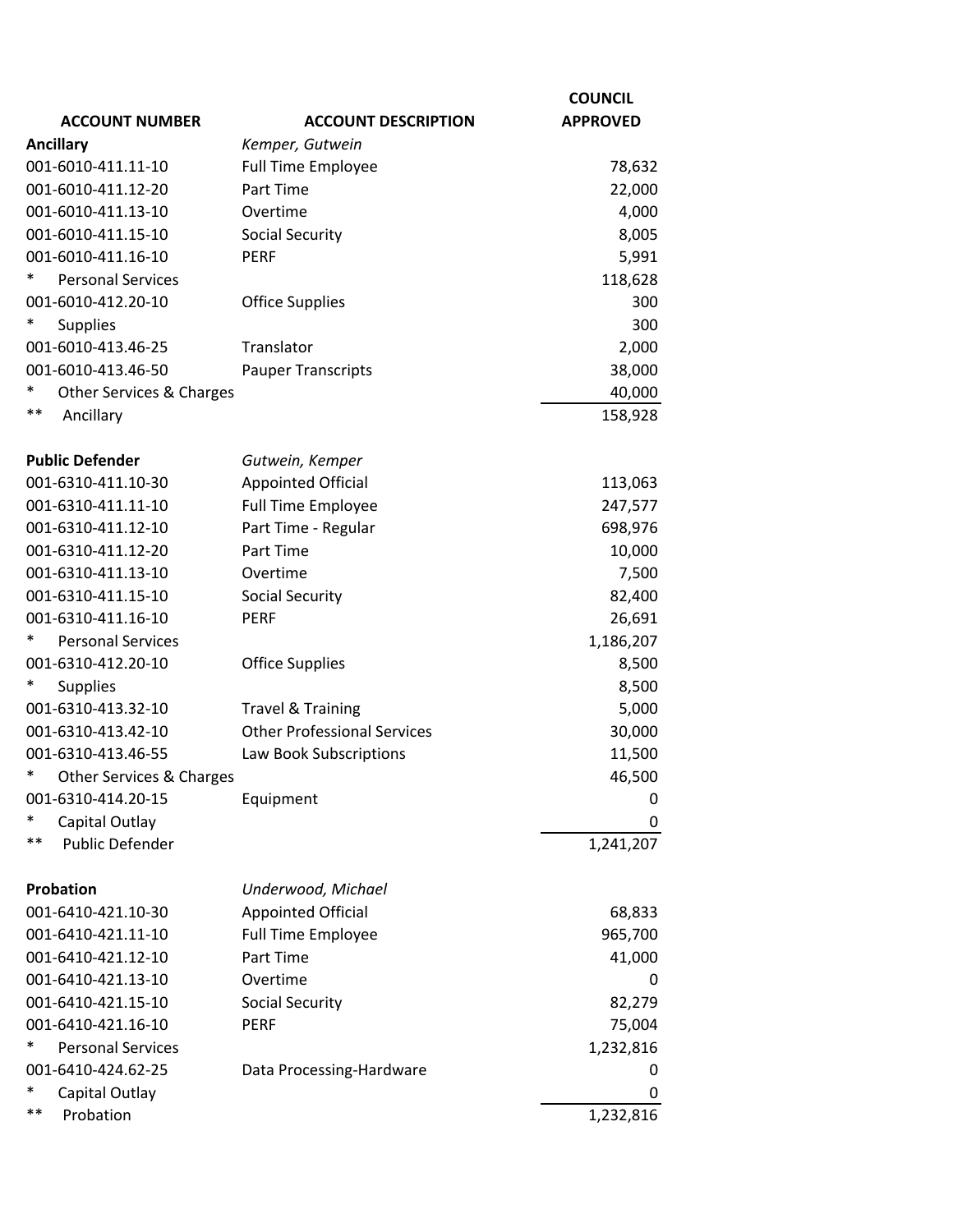|                                    | <b>COUNCIL</b>               |                 |
|------------------------------------|------------------------------|-----------------|
| <b>ACCOUNT NUMBER</b>              | <b>ACCOUNT DESCRIPTION</b>   | <b>APPROVED</b> |
| <b>Magistrate</b>                  | Gutwein, Kemper              |                 |
| 001-6510-411.11-10                 | <b>Full Time Employee</b>    | 40,498          |
| 001-6510-411.12-10                 | Part Time - Regular          | 27,581          |
| 001-6510-411.12-20                 | Part Time                    | 0               |
| 001-6510-411.15-10                 | <b>Social Security</b>       | 5,209           |
| 001-6510-411.16-10                 | <b>PERF</b>                  | 2,937           |
| <b>Personal Services</b>           |                              | 76,225          |
| 001-6510-412.20-10                 | <b>Office Supplies</b>       | 400             |
| <b>Supplies</b>                    |                              | 400             |
| 001-6510-413.30-05                 | Dues & Subscriptions         | 200             |
| 001-6510-413.32-10                 | <b>Travel &amp; Training</b> | 200             |
| 001-6510-413.46-55                 | Law Book Subscriptions       | 200             |
| Other Services & Charges           |                              | 600             |
| $***$<br>Magistrate                |                              | 77,225          |
| <b>Magistrate IV-D</b>             | Vernon, Michael              |                 |
| 001-6520-411.10-30                 | <b>Appointed Official</b>    | 41,394          |
| 001-6520-411.11-10                 | <b>Full Time Employee</b>    | 75,351          |
| 001-6520-411.12-20                 | Part Time                    | 0               |
| 001-6520-411.13-10                 | Overtime                     | 3,000           |
| 001-6520-411.15-10                 | <b>Social Security</b>       | 9,161           |
| 001-6520-411.16-10                 | <b>PERF</b>                  | 8,682           |
| <b>Personal Services</b>           |                              | 137,588         |
| 001-6520-412.20-10                 | <b>Office Supplies</b>       | 1,500           |
| <b>Supplies</b>                    |                              | 1,500           |
| 001-6520-413.30-05                 | Dues & Subscriptions         | 500             |
| 001-6520-413.32-10                 | <b>Travel &amp; Training</b> | 750             |
| 001-6520-413.37-35                 | <b>Internet Access</b>       | 550             |
| 001-6520-413.46-20                 | Pauper Attorney              | 9,000           |
| 001-6520-413.46-45                 | Judge Pro-tem                | 1,000           |
| 001-6520-413.46-55                 | Law Book Subscriptions       | 500             |
| 001-6520-413.62-27                 | Software                     | 0               |
| $\ast$<br>Other Services & Charges |                              | 12,300          |
| $***$<br>Magistrate                |                              | 151,388         |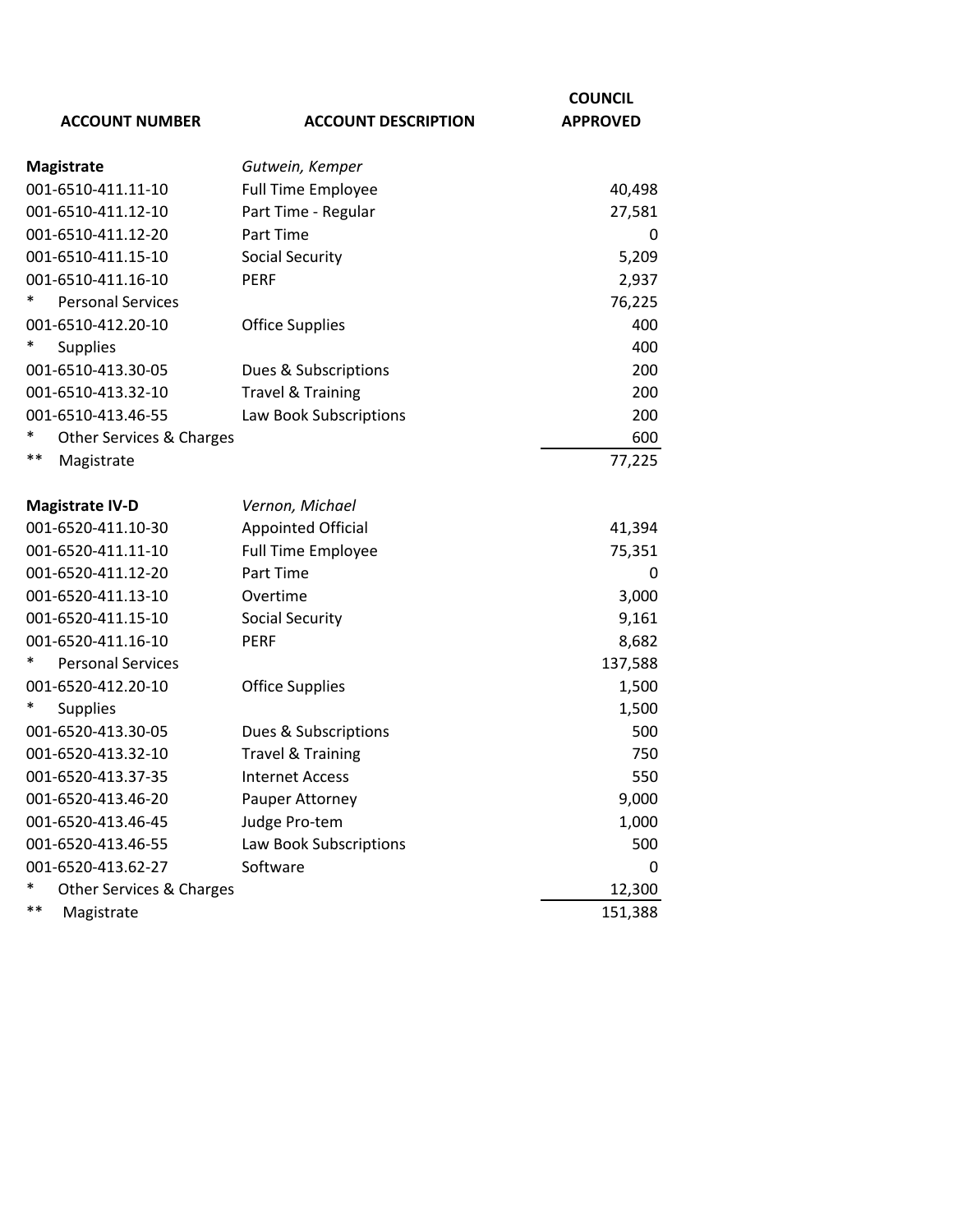| <b>ACCOUNT NUMBER</b>              | <b>ACCOUNT DESCRIPTION</b>         | <b>COUNCIL</b><br><b>APPROVED</b> |
|------------------------------------|------------------------------------|-----------------------------------|
| <b>Circuit Court</b>               | Kemper, Gutwein                    |                                   |
| 001-7010-411.11-10                 | <b>Full Time Employee</b>          | 121,532                           |
| 001-7010-411.12-20                 | Part Time                          | 2,000                             |
| 001-7010-411.15-10                 | <b>Social Security</b>             | 9,451                             |
| 001-7010-411.16-10                 | <b>PERF</b>                        | 8,812                             |
| $\ast$<br><b>Personal Services</b> |                                    | 141,795                           |
| 001-7010-412.20-10                 | <b>Office Supplies</b>             | 800                               |
| 001-7010-412.20-30                 | <b>Recording Tapes</b>             | $\mathbf 0$                       |
| <b>Supplies</b>                    |                                    | 800                               |
| 001-7010-413.30-05                 | Dues & Subscriptions               | 550                               |
| 001-7010-413.32-10                 | <b>Travel &amp; Training</b>       | 250                               |
| 001-7010-413.42-10                 | <b>Other Professional Services</b> | 2,500                             |
| 001-7010-413.46-05                 | <b>Jury Expense</b>                | 9,000                             |
| 001-7010-413.46-20                 | Pauper Attorney                    | 25,000                            |
| 001-7010-413.46-45                 | Judge Pro-tem                      | 1,000                             |
| 001-7010-413.46-55                 | Law Book Subscriptions             | 2,500                             |
| 001-7010-413.46-85                 | <b>Guardian Ad Litem</b>           | 500                               |
| Other Services & Charges           |                                    | 41,300                            |
| $***$<br><b>Circuit Court</b>      |                                    | 183,895                           |
| <b>Superior Court I</b>            | Kemper, Gutwein                    |                                   |
| 001-7101-411.11-10                 | <b>Full Time Employee</b>          | 69,515                            |
| 001-7101-411.12-20                 | Part Time                          | 6,000                             |
| 001-7101-411.13-10                 | Overtime                           | 6,500                             |
| 001-7101-411.15-10                 | <b>Social Security</b>             | 6,275                             |
| 001-7101-411.16-10                 | <b>PERF</b>                        | 5,512                             |
| $\ast$<br><b>Personal Services</b> |                                    | 93,802                            |
| 001-7101-412.20-10                 | <b>Office Supplies</b>             | 2,000                             |
| 001-7101-412.20-40                 | <b>Printing Supplies</b>           | 300                               |
| ∗<br>Supplies                      |                                    | 2,300                             |
| 001-7101-413.32-10                 | <b>Travel &amp; Training</b>       | 500                               |
| 001-7101-413.46-05                 | <b>Jury Expense</b>                | 2,000                             |
| 001-7101-413.46-20                 | Pauper Attorney                    | 17,000                            |
| 001-7101-413.46-40                 | <b>Evaluation Services</b>         | 5,000                             |
| 001-7101-413.46-45                 | Judge Pro-tem                      | 500                               |
| 001-7101-413.46-55                 | Law Book Subscriptions             | 500                               |
| ∗<br>Other Services & Charges      |                                    | 25,500                            |
| $***$<br>Superior Court I          |                                    | 121,602                           |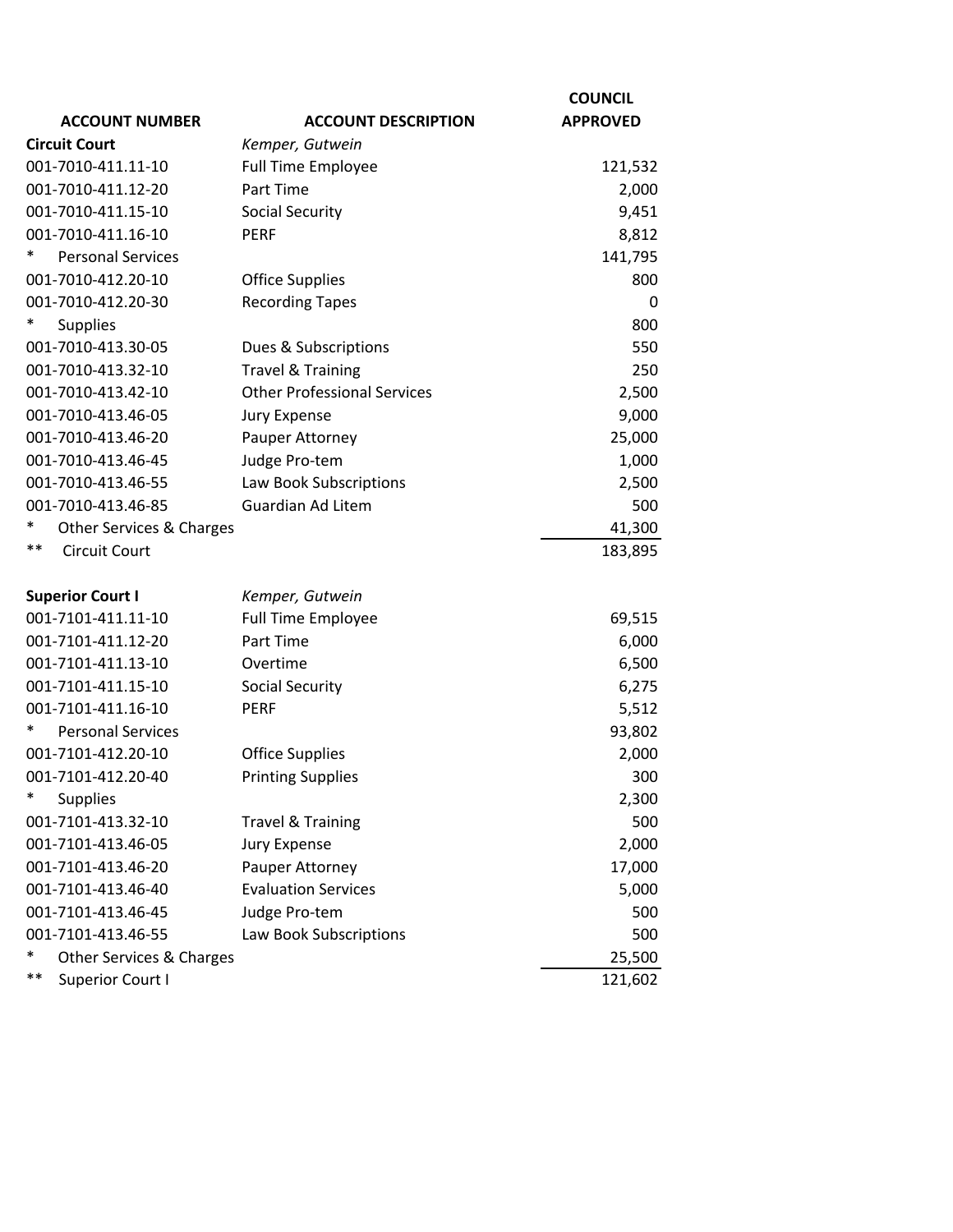|                                |                              | <b>COUNCIL</b>  |
|--------------------------------|------------------------------|-----------------|
| <b>ACCOUNT NUMBER</b>          | <b>ACCOUNT DESCRIPTION</b>   | <b>APPROVED</b> |
| <b>Superior Court II</b>       | Kemper, Gutwein              |                 |
| 001-7102-411.11-10             | <b>Full Time Employee</b>    | 74,738          |
| 001-7102-411.12-20             | Part Time                    | 6,000           |
| 001-7102-411.13-10             | Overtime                     | 7,134           |
| 001-7102-411.15-10             | <b>Social Security</b>       | 6,723           |
| 001-7102-411.16-10             | <b>PERF</b>                  | 5,936           |
| <b>Personal Services</b>       |                              | 100,531         |
| 001-7102-412.20-10             | <b>Office Supplies</b>       | 2,228           |
| <b>Supplies</b>                |                              | 2,228           |
| 001-7102-413.30-40             | <b>Physical Examinations</b> | 1,500           |
| 001-7102-413.32-10             | <b>Travel &amp; Training</b> | 300             |
| 001-7102-413.43-61             | <b>Family Relations</b>      | 0               |
| 001-7102-413.46-05             | <b>Jury Expense</b>          | 27,700          |
| 001-7102-413.46-20             | Pauper Attorney              | 44,000          |
| 001-7102-413.46-45             | Judge Pro-tem                | 700             |
| 001-7102-413.46-55             | Law Book Subscriptions       | 2,500           |
| *<br>Other Services & Charges  |                              | 76,700          |
| *<br><b>Superior Court II</b>  |                              | 179,459         |
| <b>Superior Court IV</b>       | Gutwein, Kemper              |                 |
| 001-7104-411.11-10             | <b>Full Time Employee</b>    | 140,867         |
| 001-7104-411.12-20             | Part Time                    | 2,500           |
| 001-7104-411.13-10             | Overtime                     | 500             |
| 001-7104-411.15-10             | <b>Social Security</b>       | 11,006          |
| 001-7104-411.16-10             | <b>PERF</b>                  | 10,250          |
| <b>Personal Services</b>       |                              | 165,123         |
| 001-7104-412.20-10             | <b>Office Supplies</b>       | 700             |
| <b>Supplies</b>                |                              | 700             |
| 001-7104-413.30-05             | Dues & Subscriptions         | 500             |
| 001-7104-413.32-10             | <b>Travel &amp; Training</b> | 1,000           |
| 001-7104-413.46-05             | <b>Jury Expense</b>          | 0               |
| 001-7104-413.46-20             | Pauper Attorney              | 1,000           |
| 001-7104-413.46-45             | Judge Pro-tem                | 1,000           |
| *<br>Other Services & Charges  |                              | 3,500           |
| **<br><b>Superior Court IV</b> |                              | 169,323         |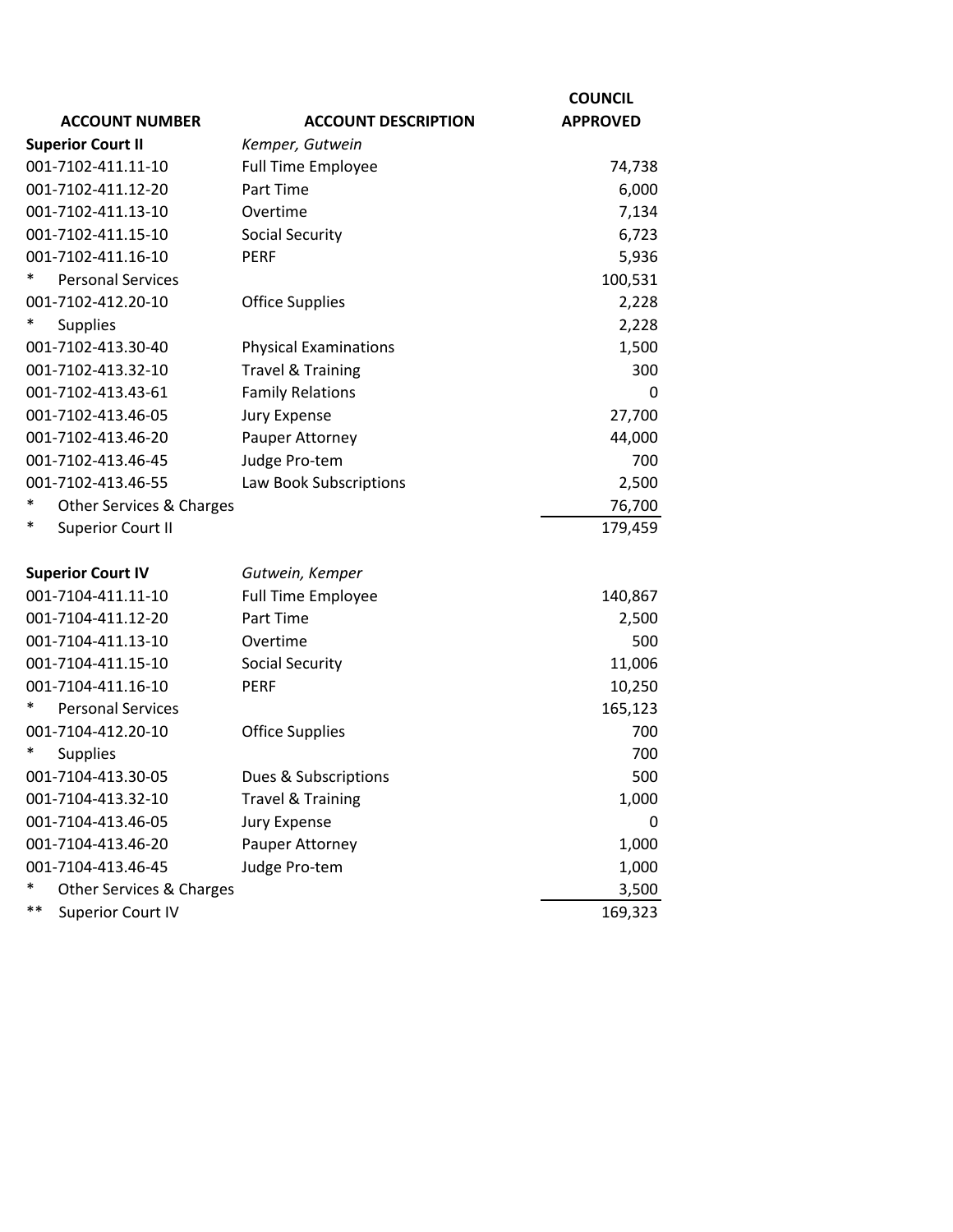|                                    |                              | <b>COUNCIL</b>  |
|------------------------------------|------------------------------|-----------------|
| <b>ACCOUNT NUMBER</b>              | <b>ACCOUNT DESCRIPTION</b>   | <b>APPROVED</b> |
| <b>Superior Court V</b>            | Gutwein, Kemper              |                 |
| 001-7105-411.11-10                 | <b>Full Time Employee</b>    | 138,022         |
| 001-7105-411.12-20                 | Part Time                    | 2,500           |
| 001-7105-411.13-10                 | Overtime                     | 1,000           |
| 001-7105-411.15-10                 | <b>Social Security</b>       | 10,827          |
| 001-7105-411.16-10                 | <b>PERF</b>                  | 10,080          |
| <b>Personal Services</b>           |                              | 162,429         |
| 001-7105-412.20-10                 | <b>Office Supplies</b>       | 2,000           |
| <b>Supplies</b>                    |                              | 2,000           |
| 001-7105-413.30-05                 | Dues & Subscriptions         | 600             |
| 001-7105-413.32-10                 | <b>Travel &amp; Training</b> | 500             |
| 001-7105-413.46-05                 | Jury Expense                 | 2,000           |
| 001-7105-413.46-20                 | Pauper Attorney              | 4,000           |
| 001-7105-413.46-40                 | <b>Evaluation Services</b>   | 1,000           |
| 001-7105-413.46-45                 | Judge Pro-tem                | 200             |
| 001-7105-413.46-60                 | Central Law Library          | 1,500           |
| $\ast$<br>Other Services & Charges |                              | 9,800           |
| **<br>Superior Court V             |                              | 174,229         |
|                                    |                              |                 |
| <b>Superior Court VI</b>           | Gutwein, Kemper              |                 |
| 001-7106-411.11-10                 | <b>Full Time Employee</b>    | 136,262         |
| 001-7106-411.12-20                 | Part Time                    | 500             |
| 001-7106-411.13-10                 | Overtime                     | 500             |
| 001-7106-411.15-10                 | <b>Social Security</b>       | 10,501          |
| 001-7106-411.16-10                 | <b>PERF</b>                  | 9,916           |
| <b>Personal Services</b>           |                              | 157,679         |
| 001-7106-412.20-10                 | <b>Office Supplies</b>       | 1,500           |
| <b>Supplies</b>                    |                              | 1,500           |
| 001-7106-413.30-05                 | Dues & Subscriptions         | 500             |
| 001-7106-413.32-10                 | <b>Travel &amp; Training</b> | 500             |
| 001-7106-413.46-05                 | Jury Expense                 | 2,000           |
| 001-7106-413.46-20                 | Pauper Attorney              | 2,000           |
| 001-7106-413.46-25                 | Translator                   | 500             |
| 001-7106-413.46-45                 | Judge Pro-tem                | 500             |
| 001-7106-413.46-55                 | Law Book Subscriptions       | 150             |
| $\ast$<br>Other Services & Charges |                              | 6,150           |
| $***$<br><b>Superior Court VI</b>  |                              | 165,329         |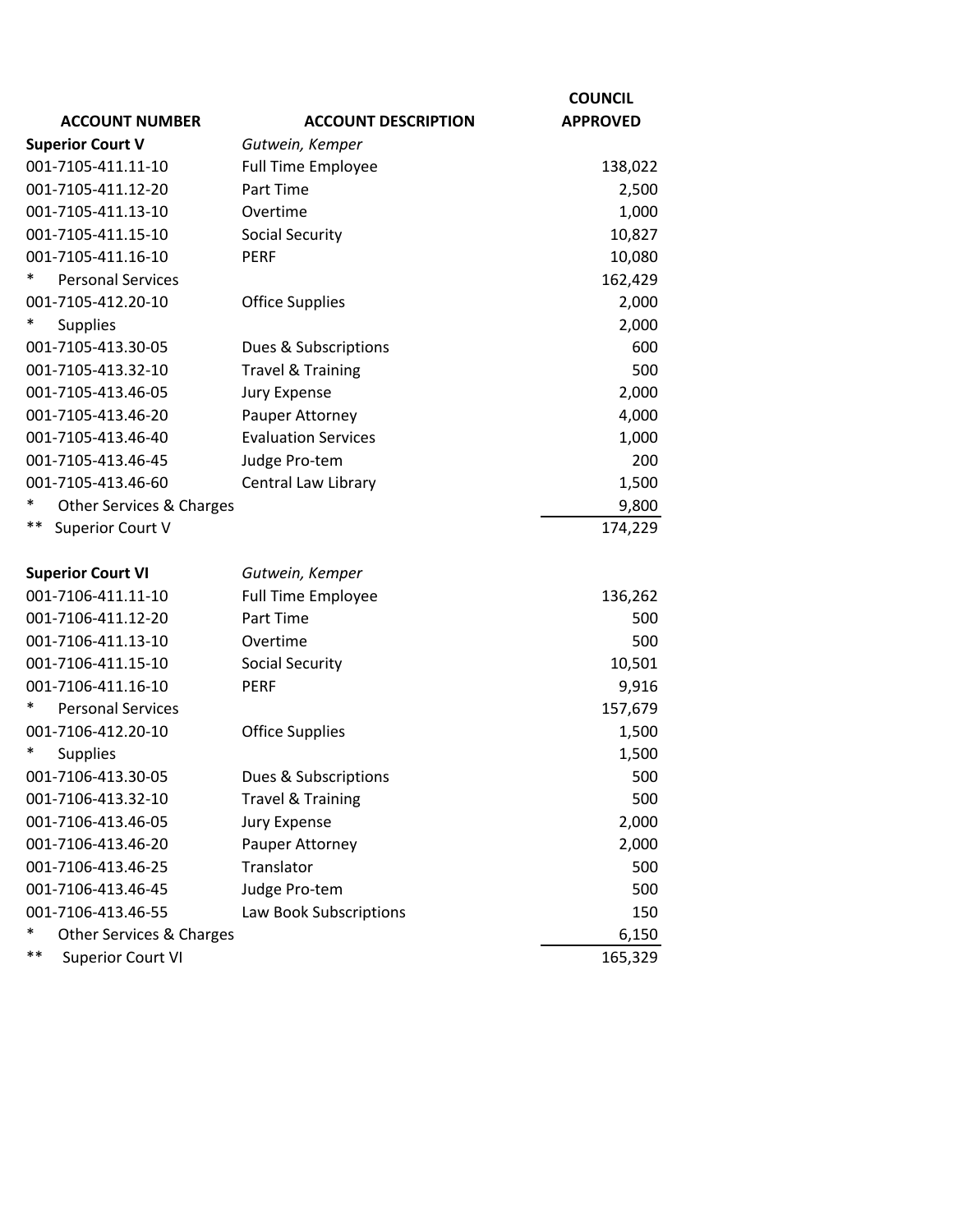|                                          |                                | <b>COUNCIL</b>  |
|------------------------------------------|--------------------------------|-----------------|
| <b>ACCOUNT NUMBER</b>                    | <b>ACCOUNT DESCRIPTION</b>     | <b>APPROVED</b> |
| <b>Superior Court III</b>                | Vernon, Michael                |                 |
| 001-7203-411.11-10                       | <b>Full Time Employee</b>      | 151,386         |
| 001-7203-411.12-20                       | Part Time                      | 21,000          |
| 001-7203-411.13-10                       | Overtime                       | 2,500           |
| 001-7203-411.15-10                       | <b>Social Security</b>         | 13,379          |
| 001-7203-411.16-10                       | <b>PERF</b>                    | 11,157          |
| <b>Personal Services</b>                 |                                | 199,422         |
| 001-7203-412.20-10                       | <b>Office Supplies</b>         | 2,500           |
| <b>Supplies</b>                          |                                | 2,500           |
| 001-7203-413.30-05                       | Dues & Subscriptions           | 950             |
| 001-7203-413.30-90                       | <b>General Operating-Misc</b>  | 0               |
| 001-7203-413.32-10                       | <b>Travel &amp; Training</b>   | 1,000           |
| 001-7203-413.42-30                       | <b>Institutional Care</b>      | 530,000         |
| 001-7203-413.42-31                       | <b>DOC</b>                     | 0               |
| 001-7203-413.42-32                       | <b>Youth Center Operations</b> | 60,000          |
| 001-7203-413.43-26                       | Shredding                      | 0               |
| 001-7203-413.46-20                       | Pauper Attorney                | 140,000         |
| 001-7203-413.46-45                       | Judge Pro-tem                  | 900             |
| 001-7203-413.46-55                       | Law Book Subscriptions         | 250             |
| *<br><b>Other Services &amp; Charges</b> |                                | 733,100         |
| 001-7203-414.62-25                       | Data Processing-Hardware       | 0               |
| 001-7203-414.62-45                       | Equipment / Office             | 0               |
| Capital Outlay                           |                                | 0               |
| $***$<br><b>Superior Court III</b>       |                                | 935,022         |
| <b>CASA</b>                              | Vernon, Michael                |                 |
| 001-7310-411.11-10                       | <b>Full Time Employee</b>      | 102,031         |
| 001-7310-411.12-10                       | Part Time - Regular            | 22,162          |
| 001-7310-411.12-20                       | Part Time                      | 0               |
| 001-7310-411.15-10                       | <b>Social Security</b>         | 9,501           |
| 001-7310-411.16-10                       | <b>PERF</b>                    | 7,398           |
| *<br><b>Personal Services</b>            |                                | 141,092         |
| 001-7310-413.46-20                       | Pauper Attorney                | 16,500          |
| $\ast$<br>Other Services & Charges       |                                | 16,500          |
| $***$<br>CASA                            |                                | 157,592         |